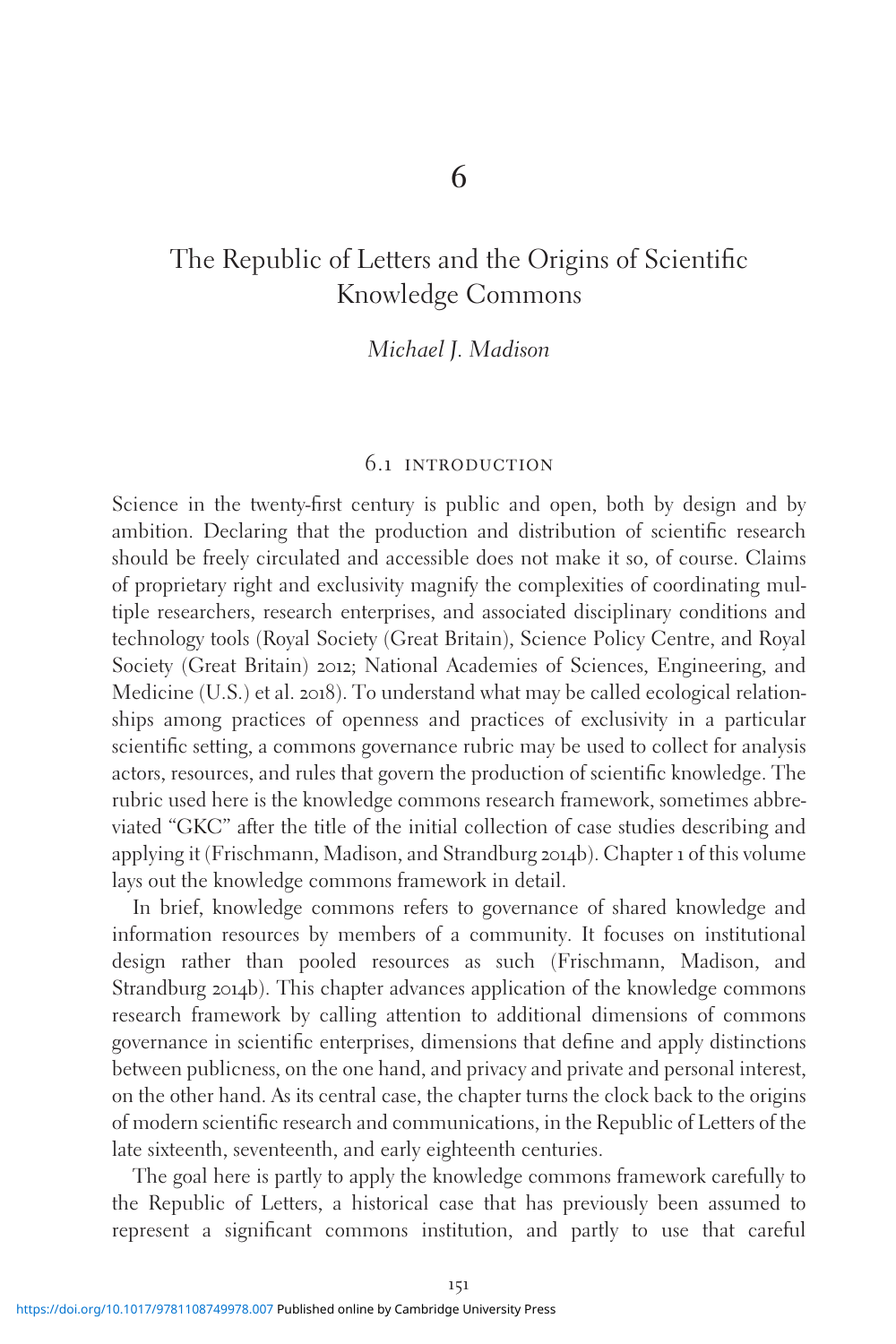application to explore dimensions of that commons institution that are better regarded as its private-facing elements rather than its more celebrated publicfacing elements. The Republic of Letters (in Latin, Respublica literaria) is the name given, then and today, to a large, distributed network of researchers and correspondents centered in Europe, which developed and advanced a sophisticated and robust system of knowledge exchange via letters and printed publications. The Republic of Letters is usually identified as the bridge between medieval and Renaissance scientific investigations and a system of research and communications that is recognizably modern, if only in its rough outline (Darnton 2003; van Miert 2016). That "Republican" system of communications, coupled with the related emergence of formal scientific institutions such as academies and journals, merged into the Scientific Revolution and the Enlightenment and eventually into modern scientific disciplines, research universities, and the present socalled Republic of Science (Polanyi 1962).

The suggestion here is that this parade of seeming progress was accompanied by important development of and dependence on public sharing of private, personal interests and resources. That suggestion complements typical accounts of scientific research and communications that locate their critical value and virtue principally in their publicness. That public character comes to the fore whether science is understood to contribute to collective identity and self-determination, or to economic well-being, or both (Merton 1942; Stokes 2011). The role of privacy is acknowledged; Bruno Latour's work highlights the significance of private spaces, such as laboratories and libraries, in the day to day activity of scientists (Latour and Woolgar 1986). Scholars have described the transition between the private and the public sometimes as a story of complementary practice, and sometimes, as in the welldocumented history of Louis Pasteur's work, as a story of conflict between private and public-facing aspects of scientific research (Geison 2014).

The knowledge commons framework applied here offers a way to integrate these points of view. Not all research universities, research institutes, or corporate research and development organizations operate in the same way. Institutional settings vary; patterns of scientific research evolve. Normative practices develop and change, suggesting that norms may be violated as well as followed. Understanding the attributes and influences of particular institutional settings can lead to understanding different patterns of knowledge production and dissemination. The knowledge commons framework provides a fruitful way to tease out that understanding on a case by case basis.

In sum, the Republic of Letters is a case of enormous historical interest in its own right, with both economic historians and historians of science continuing longstanding efforts to grasp its scope and its significance (Grafton 2008; Mokyr 2017). The case also offers lessons in the interweaving of publicness and privacy in commons governance that may be useful, even critical, in understanding and guiding the evolution of modern science.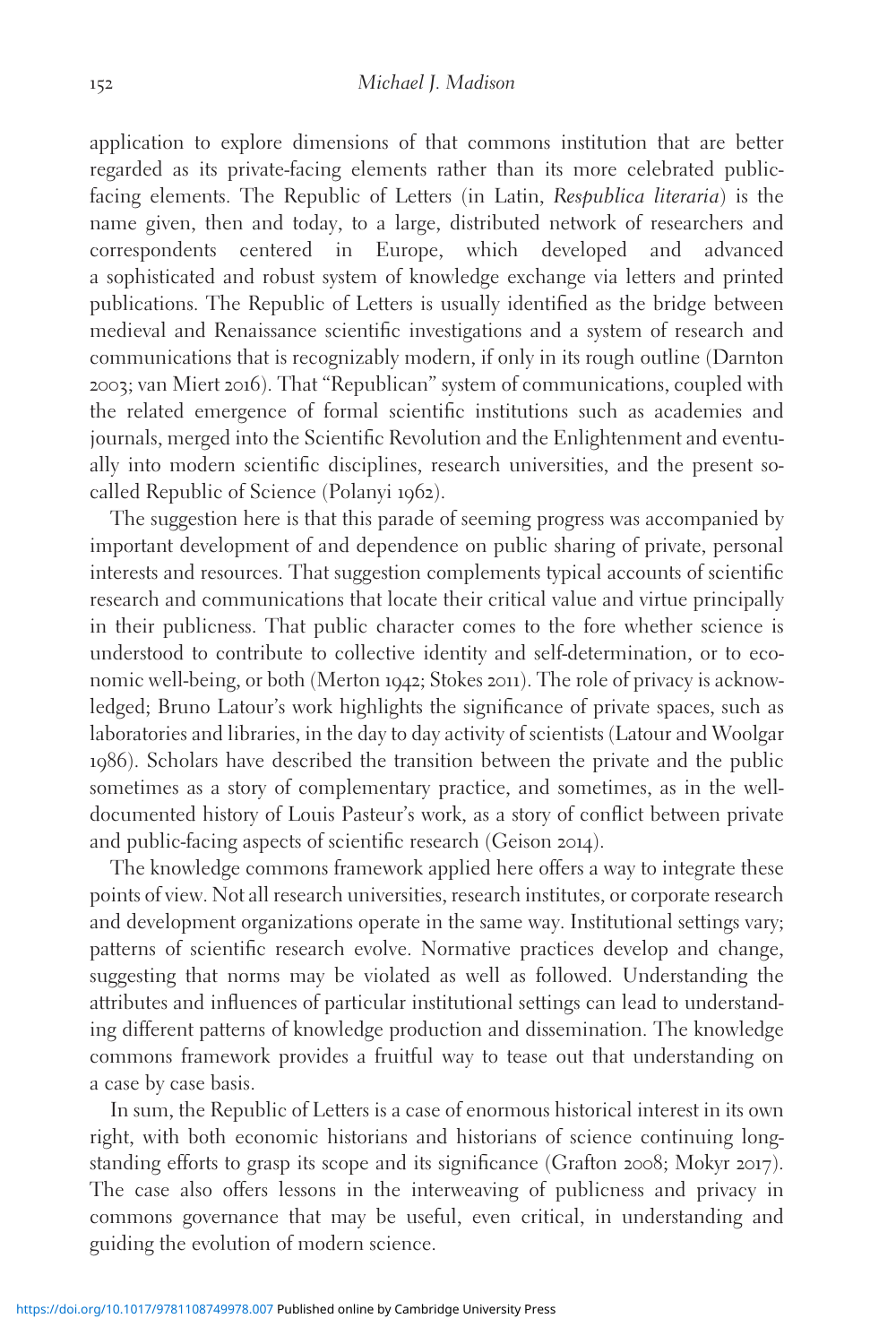The chapter begins briefly in Section 6.2 with an introduction to open science, a contemporary rhetorical and institutional construct that highlights both new opportunities and continuing dilemmas associated with scientific research. Its purpose is to prefigure the review of the Republic of Letters in commons terms by illustrating the modern relevance of the historical case study. Section 6.3 describes and examines the Republic of Letters. Its purpose is not to dig anew into the dynamics of the Republic but instead to analyze the Republic of Letters via the knowledge commons framework. The chapter relies on a critical parsing of the diverse body of secondary literature surrounding the Republic of Letters, rather than on revisiting primary sources. This section contrasts the knowledge commons analysis briefly with other analyses that do not adopt a commons governance perspective (or a governance perspective of any sort) or that apply a commons label but without doing so in a systematic way. Section 6.4 highlights attributes of the Republic of Letters that are properly characterized as personal or private resources and interests, suggesting connections among different types of information and knowledge resources in the Republic's knowledge-sharing ecology. Section 6.5 suggests some implications and applications of the case study to modern open science.

#### 6.2 modern open science as scientific knowledge commons

The Republic of Letters is a critical knowledge commons case precisely because many of the challenges and dilemmas to which the Republic responded correspond to challenges and dilemmas that confront modern scientific research.

In the early twenty-first century, researchers around the world have undertaken social movements and related organizational and bureaucratic efforts to advance the concept of "open science." These efforts are motivated by the idea that broad public dissemination of scientific research results, to both expert and non-expert audiences, is the best way to advance the public interest through science. That proposition has its roots in the Republic of Letters. Open science represents a novel vision that is timely in light of the confluence of emerging social, economic, and technology conditions. That confluence resembles in broad outline the circumstances that held at the outset of the Republic of Letters.

#### 6.2.1 Open Science Described

In the twenty-first century, the emerging conditions that constitute open science are high speed computer networks, data storage and data processing capabilities, virtual communications, multi-disciplinary and trans-disciplinary research teams, heterogeneous funding sources, and the power of commercial scientific publishers. A recent report of the National Academies described open science and its foundations as follows: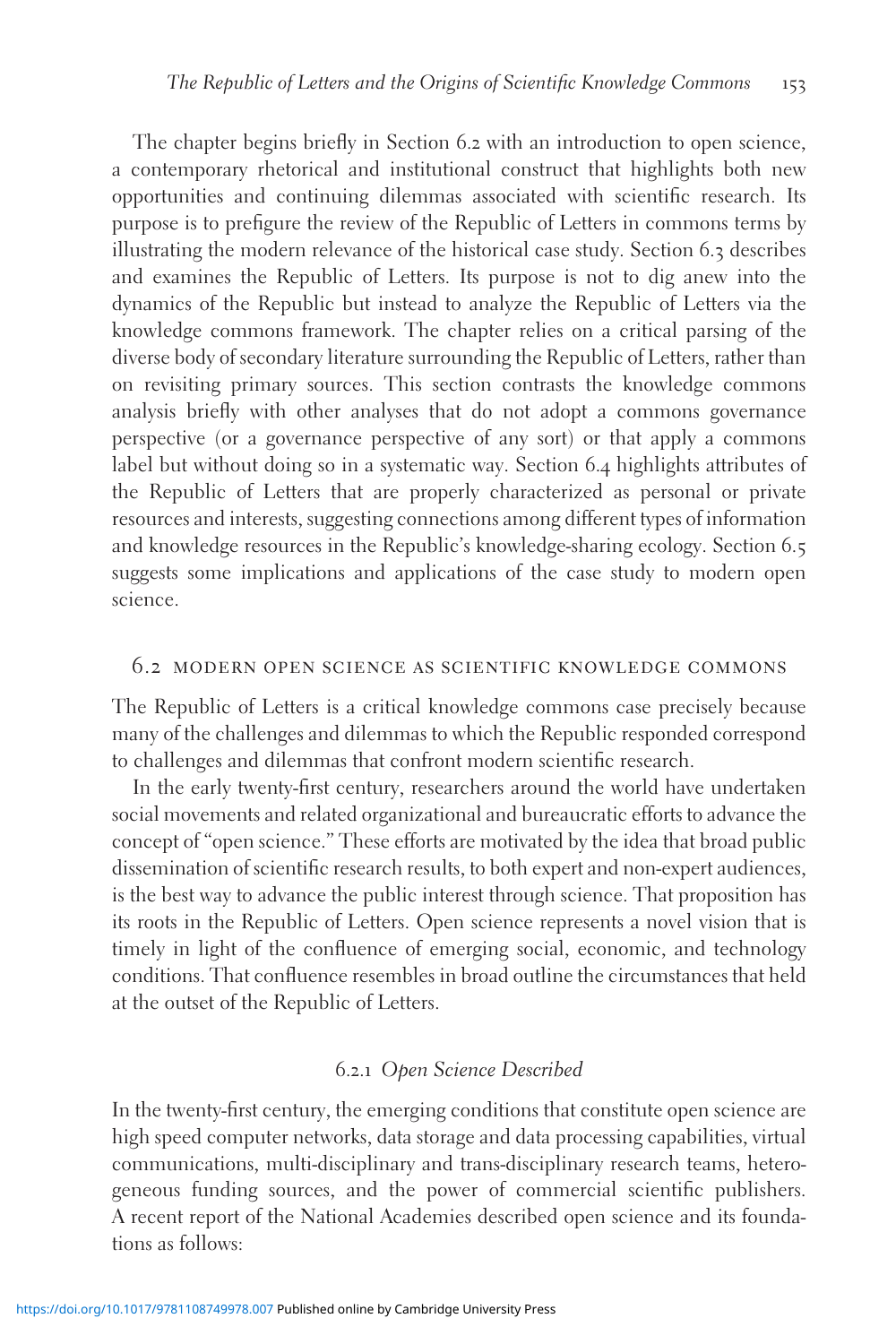Openness and sharing of information are fundamental to the progress of science and to the effective functioning of the research enterprise. The advent of scientific journals in the 17th century helped power the Scientific Revolution by allowing researchers to communicate across time and space, using the technologies of that era to generate reliable knowledge more quickly and efficiently. Harnessing today's stunning, ongoing advances in information technologies, the global research enterprise and its stakeholders are moving toward a new open science ecosystem. Open science aims to ensure the free availability and usability of scholarly publications, the data that result from scholarly research, and the methodologies, including code or algorithms, that were used to generate those data (National Academies of Sciences, Engineering, and Medicine (U.S.) et al. 2018).

An analogous Royal Society report outlining strategies to advance open science expressed similar optimism. It used language cautioning policymakers to realize novel opportunities without sacrificing the integrity of scientific communities as selfpolicing enterprises, without losing sight of the importance of scientific understanding by non-scientists, and without undermining legitimate interests in private action and privacy of research subjects and results:

Successful exploitation of these powerful new approaches will come from six changes: (1) a shift away from a research culture where data is viewed as a private preserve; (2) expanding the criteria used to evaluate research to give credit for useful data communication and novel ways of collaborating; (3) the development of common standards for communicating data; (4) mandating intelligent openness for data relevant to published scientific papers; (5) strengthening the cohort of data scientists needed to manage and support the use of digital data (which will also be crucial to the success of private sector data analysis and the government's Open Data strategy); and (6) the development and use of new software tools to automate and simplify the creation and exploitation of datasets. The means to make these changes are available. But their realisation needs an effective commitment to their use from scientists, their institutions and those who fund and support science (Royal Society (Great Britain), Science Policy Centre, and Royal Society (Great Britain) 2012).

#### 6.2.2 Open Science Dilemmas and Commons Strategies

Both reports from which these quotations are taken, and the advocates and organizers of open science efforts generally, describe social dilemmas that are recognizable to commons governance researchers. The important questions are not "how and why do researchers produce scientific knowledge?," but instead how the multiple components of "science" and "scientific knowledge" come to be pooled in the first place, how they are shared with various constituencies, and how those constituencies draw on those pooled resources. Scientific expertise, research tools, research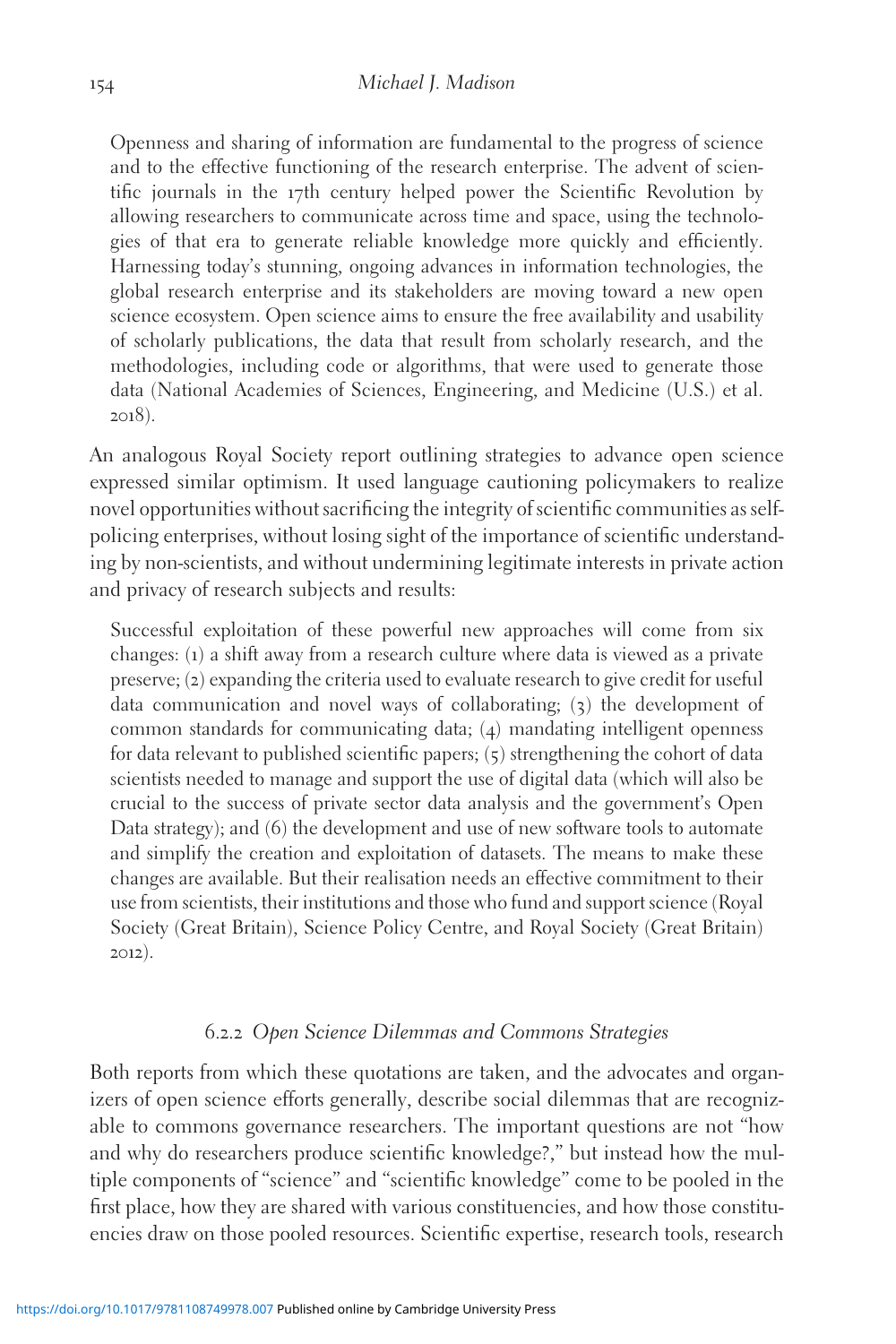results, and data themselves each constitute important commons opportunities (Borgman 2015).

Specifically, in open science, how do (and should) individual researchers both protect important personal interests in reputation, priority, integrity and accuracy, and autonomy, while yielding information to the body of knowledge that constitutes both their scientific discipline(s) and the storehouse of society's knowledge generally? How do scientific research results produced by one researcher come to be accepted as knowledge by others, and then acted on, both in the development of further knowledge (or, possibly, different knowledge) and in the development of useful applications? How does one researcher know whether to shape results in the direction of industrial or commercial application, or to guide results in the direction of broader sharing with the field (usually, open or public)? The directional arrow need not proceed from "basic" insights to "applied" know how and devices. The directional arrow may run in the opposite direction, or it may run in multiple directions at once (Stokes 2011; Frischmann 2012). The resulting insight is that open science is a challenge of managing an ecology of knowledge and information resources, rather than a challenge of managing a production line. Simply labelling everything "open" is a starting point, rather than a conclusion.

Proceeding from that starting point is a matter of empirics and pragmatics, as much as if not more than ideology (David, den Besten, and Schroeder 2008). Pragmatically, contemporary open science, or scientific knowledge production, likely does and should operate as commons, meaning structured production and dissemination of shared knowledge by members of overlapping communities. While a detailed investigation of open science as knowledge commons must await additional research, for now it is important to observe that those modern themes – publicness and openness; community; accuracy, integrity, and trust in pooled resources; and privacy and private interests in the accumulation of knowledge – also informed the emergence of the Republic of Letters, centuries ago. The next sections address the Republic of Letters as knowledge commons and consider whether the lessons of history might help inform modern scientific practice.

# 6.3 the republic of letters and the origins of scientific knowledge commons

The Republic of Letters is an aggrandizing, idealizing label given to a network of correspondents and correspondence that was the first recognizably modern scholarly and scientific research enterprise, in its emphasis on public distribution of and reasoned debate concerning information collected in and about the world (Grafton 2009). An adage attributed to the Dutch Renaissance humanist Desiderius Erasmus Roterodamus (Erasmus) (1466–1536) distilled in a single phrase the noble spirit and ambition of the enterprise: "All the property of friends is held in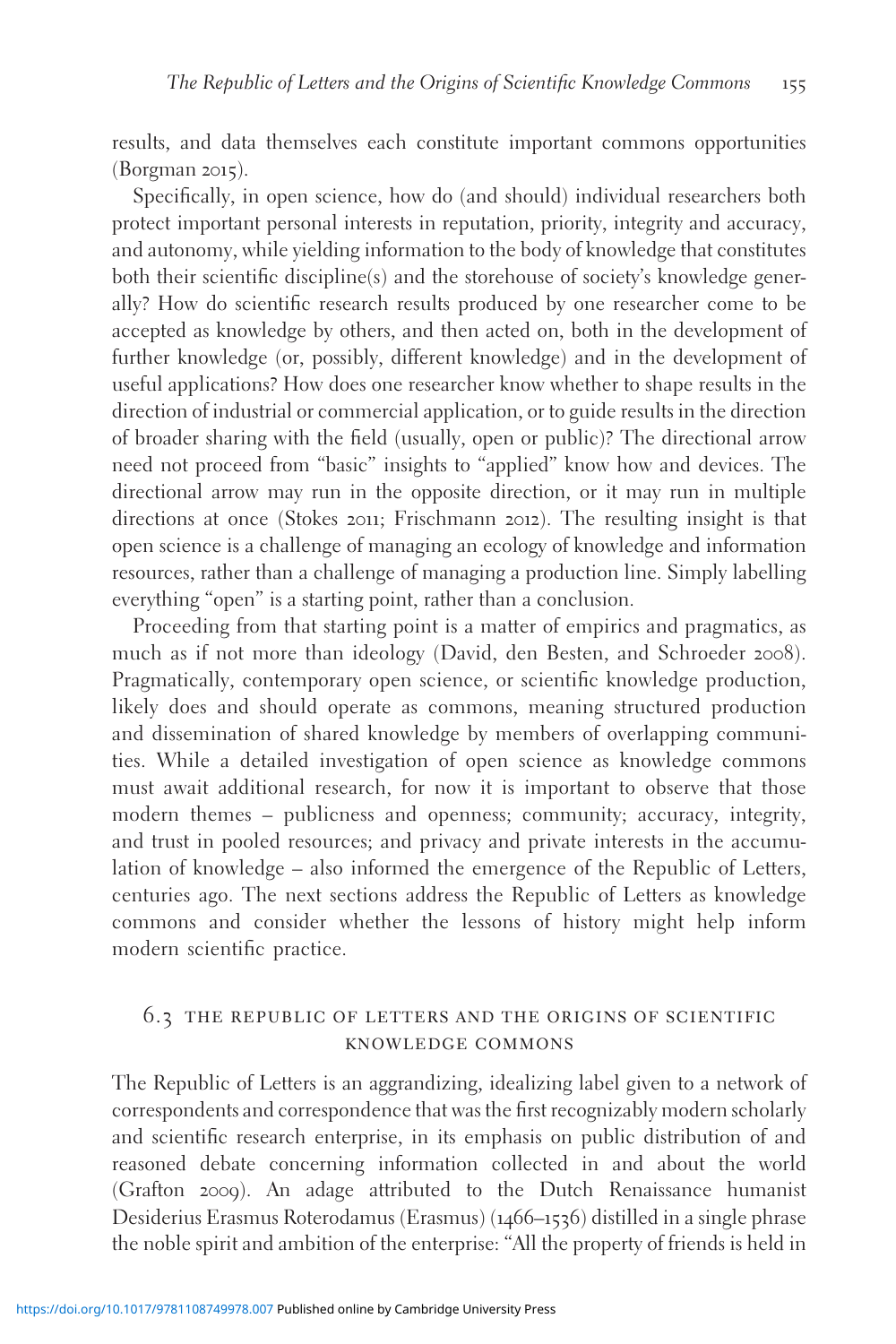common" (quoted in  $(Graffon 2009)$ ).<sup>1</sup> In short: knowledge, shared with sociability among colleagues. In the languages of the time, it was the Respublica literaria (Latin, from Res Publica Litterarum) and the République des lettres (French).

As an intellectual enterprise, the Republic of Letters constituted a lengthy postscript to the late Renaissance and precursor to the Enlightenment and eventually to modern science (Fumaroli 1988, 2018). Across Europe and eventually in North America and Southeast Asia (Hindley 2013), thousands of experimentalists, observationalists, natural philosophers, and collectors – men of letters, *philosophes*, *savants*, a self-identified intellectual aristocracy operating outside the formal boundaries of nation, state, and church – documented their studies in letters and distributed them in far flung correspondence networks. The "Letters" of the title refers not to postal correspondence, however, but to the literary character of the public exchange, conducted not only through letters but also through books, pamphlets, and other printed publications. The first scholarly journals were established during this period, in France (the Journal des scavans, later renamed the Journal des savans and then the Journal des savants) and in England (the Philosophical Transactions of the Royal Society).

The product of this intellectual exchange was a large, distributed self-governing collective of early scientists and philosophers, bound to one another informally but normatively by a well-understood, if imperfectly enforced, system of rules and guidelines. Written correspondence was linked to in-person visits and conversation and eventually to the formation of early learned societies, scientific academies, salons, and scholarly journals. The informal and formal versions of all of these are typically clustered by historians under the same "republican" label, as a cluster of institutions and practices in which mostly autonomous individuals aligned themselves and their efforts relative to one another. With the rise of national interests, early steps toward the formation of modern academic disciplines, and reinstitutionalization of research in precursors to modern universities and research institutes, the Republic of Letters as such came to an end. Its shared values gave rise to what Michael Polanyi labeled the still-ongoing Republic of Science.

The era of the Republic of Letters had no fixed beginning or end. Historians commonly point to the mid-sixteenth century as an approximate start date, identifying Erasmus himself as a pivotal figure in the transition from the Renaissance to the Republic, and point to the mid-eighteenth century and the end of the Ancien Régime as the time of transition away from the Republic toward what we know as the Enlightenment. Voltaire and others combined the outward- or public-facing spirit of the Republic with powerful interests in social progress (Mokyr 2017). The journal, as the printed legacy of the Republic of Letters, was supplemented by the signature intellectual ambition of the Enlightenment, the Encyclopedie.

<sup>1</sup> Eden translated the adage, which Erasmus adapted from Pythagoras, as "friends hold all things in common." (Eden 2001).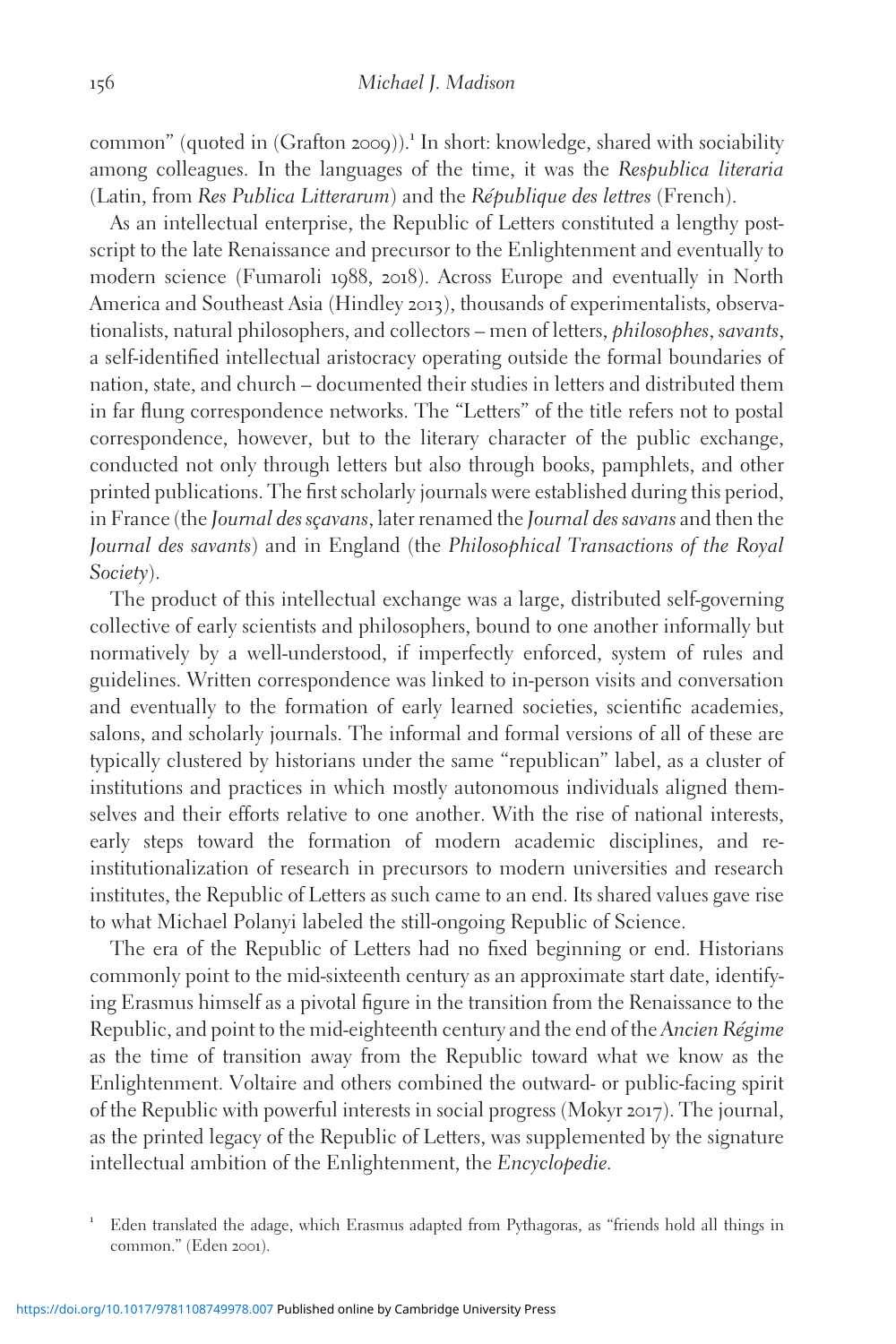# 6.3.1 The Republic of Letters as a Knowledge Institution

The name "Republic of Letters" first came into broad circulation via publication in Amsterdam of the journal Nouvelles de la République des Lettres by the French philosopher and critic Pierre Bayle, beginning in 1684. Use of the title was unremarked, implying both its currency and a collective understanding regarding its existence. (References to a Republic of Letters go back as far as the early 1400s, and the idea of a Res Publica extends at least as far back as Plato (Maclean 2008).) Some scholars periodize the Republic of Letters, emphasizing efforts in natural philosophy (science) in the seventeenth century, and a turn to philosophy in the eighteenth century, leading to the Enlightenment (Goldgar 1995; van Miert 2016). The historian Peter Gay drew a sharp distinction between the Republic of Letters and the Enlightenment, interpreting the former as essentially backward-looking and unimportant and the latter as forward-looking and critical to progress (Gay 1966). Others see fewer clear divisions (Brockliss 2002).

The Republic witnessed the contributions of a large number of celebrated philosophers, critics, natural philosophers, astronomers, chemists, physicians, mathematicians, botanists, geographers, historians, theologians, and many others, to use a number of modern disciplinary categories, including Newton, Hooke, and Leibniz; Huygens and Linnaeus; Locke, Hobbes, Hume, Descartes, Vico, Le Clerc, and Benjamin Franklin. Of course, the Republic included thousands of men, and some women, with local and regional identities, whose intellectual legacies are far less notable than the thousands of letters they left behind (Brockliss 2002).

That abbreviated summary offers only a brief entrée into a complex subject: How and why did the Republic of Letters originate, operate, and end (Goodman 1996; Darnton 2003; David 2008; Grafton 2008; Fumaroli 2018)? If, as historians and economists generally agree, the Republic of Letters constituted and created an infrastructure for scientific knowledge production and intellectual communication, in what respects – if any – can it be counted a success? This chapter identifies some leading lines of scholarly thought on those questions. They are, also, questions to which the knowledge commons research framework offers some additional and perhaps novel responses.

Preliminarily, the premise of the inquiry – that the Republic of Letters involved collective or collaborative governance of one or more knowledge resources, which can be usefully assessed via the knowledge commons framework – deserves attention. Was the Republic of Letters an institution in the sense that the knowledge commons framework is best directed to institutional cases, for use in eventual comparative institutional analysis?

I argue that it is, given the definition of institution offered by the economist and Nobelist Douglass North: the rules of the game of a society devised by humans and shaping human behavior (North 1990). To similar if not identical effect is the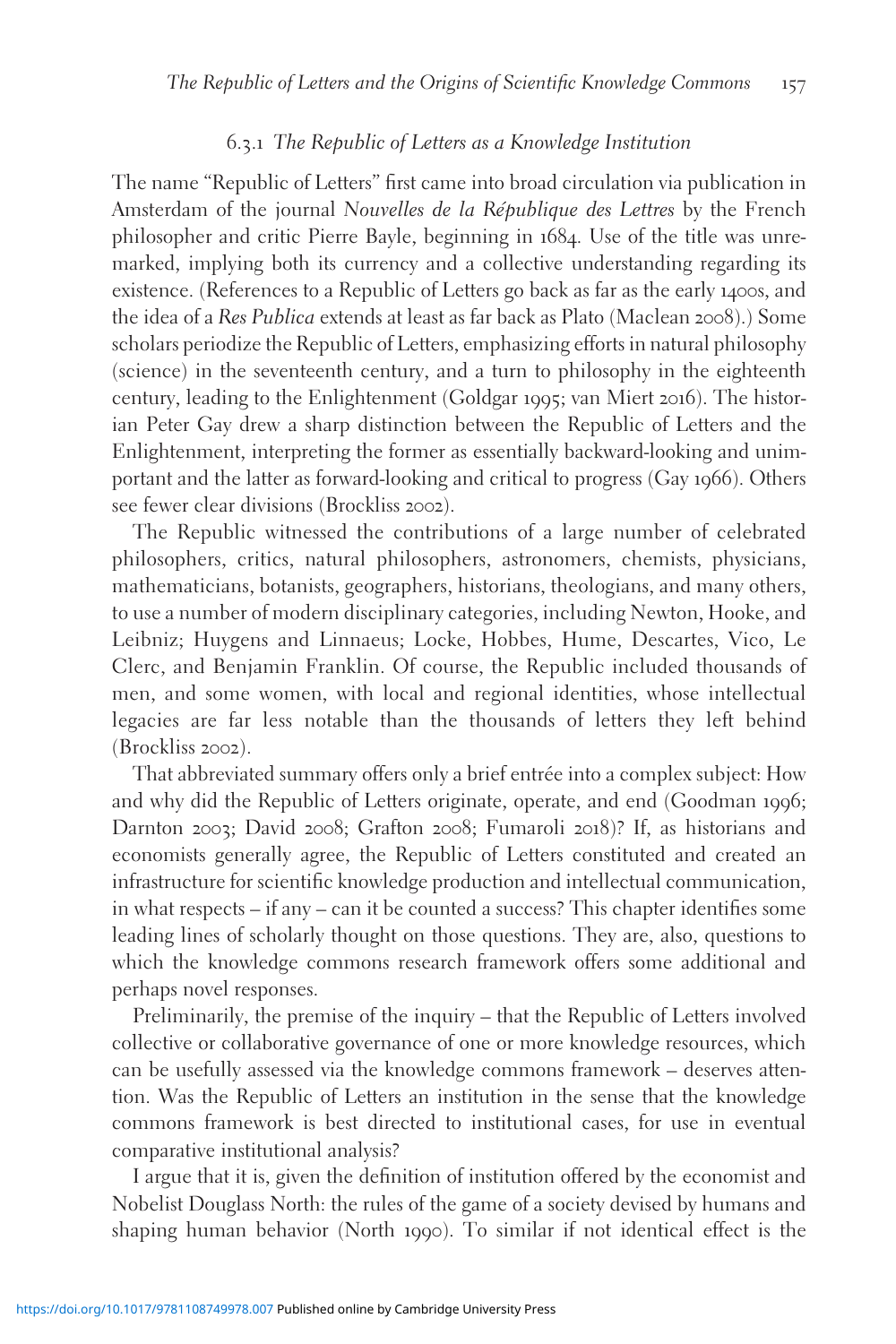concept of the institution developed in modern sociology: institutions as stable behavioral patterns that reflect the coordinated behavior of individuals and organizations, where the relations define the actors rather than the other way around (DiMaggio and Powell 1983; Powell 1990; Padgett and Powell 2017).

The difference between the two definitions, the former focusing more on rules that guide or determine patterned behavior and the latter focusing on rules that reflect patterned behavior, is not determinative here. What matters is that the Republic of Letters was an institution in either sense, in that it produced and relied on a well-understood set of human-created informal norms to determine outcomes among a group of people who significantly self-identified with the enterprise in its own time. The Republic of Letters was not a small community, nor was it clearly or precisely bounded in terms of membership, in terms of time, or in terms of place. It was, to use Anthony Grafton's phrase, a "strange imaginary land" (Grafton 2008), but it was no less real to its citizens than a modern state. The Republic of Letters was an "imagined community" of the sort described by Benedict Anderson (Anderson 1983; Darnton 2003). Ostrom and others speak credibly of knowledge and modern science as subjects of commons governance; it is appropriate to adopt the same framework for a critical moment in scientific history. The economic historian Joel Mokyr draws the same conclusion, aligning the Republic of Letters with Ostrom's view of knowledge as a commons (Mokyr 2017, 2011–2012). In his work that proposition is essentially a final judgment. Here, it is a starting point.

# 6.3.2 Resources, Actors, and Dilemmas in the Republic of Letters

Histories of the Republic of Letters often adopt the vocabulary of modern knowledge practice: the Republic engaged scientists in the construction of modern science (Daston 1991), building on the sixteenth century and early seventeenth century discoveries of the Scientific Revolution, beginning in the sixteenth century (Westfall 1977). Yet the word "scientist" was not coined until the 1830s, by William Whewell. Retrospective application risks imposing a more disciplinespecific and rigorously methodological character on citizens of the Republic than was actually the case. The knowledge commons framework begins with investigations into the actors, resources, and dilemmas associated with a governance enterprise. In the case of the Republic of Letters, a central, common theme is their heterogeneity.

#### 6.3.2.1 Actors

The central actors in most commons systems are the producers and consumers of shared resources. In this instance, the principal players in the Republic of Letters, citizens and republicans, were the educated elite, the intellectuals and scholar participants and correspondents themselves. With thousands of contributors and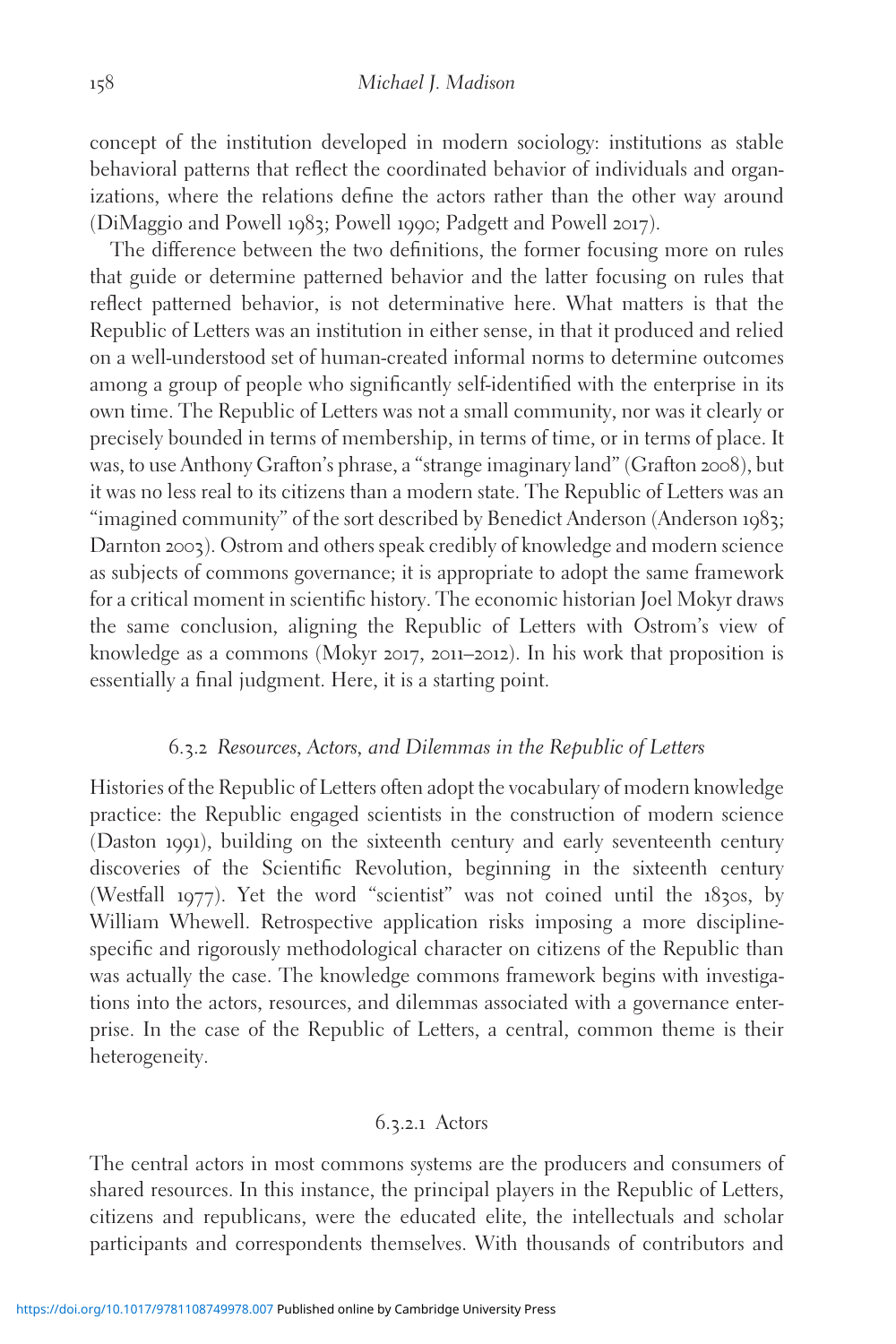a broad range of substantive knowledge in circulation, it is impossible to describe a standard or canonical actor. They were, on the whole, independent of the sort of institutional association that characterizes modern researchers, who are typically employed in universities, research institutes, or industrial enterprises. Exceptional cases, such as Newton's chair at Cambridge, are well known. In addition to their stand-alone status, they were typically characterized by intellectual catholicity. One of the points of the Republic of Letters was that it sustained intellectual discourse across the full breath of emerging knowledge. Admission to this company of scholars required investment in basic intellectual tools and signing on, by participation, to the Republic's code of conduct. Letters composed in line with the accepted style – gracious introduction, brief polite personal commentary, description of observations, and perhaps an enclosed table, or drawing, or other supplement (Atkinson 1999) – obliged a recipient to reciprocate. Personal visits framed by comparable rituals of civility likewise offered entrée to the Republic. Anthony Grafton wrote:

[T]hen as now, scholar did not rhyme with dollar. But they looked for learning, for humanity, for generosity, and they rewarded those who possessed these qualities. Any young man, and more than a few young women, could pay the price of admission. Just master Latin – and, ideally, Greek, Hebrew, and Arabic; become proficient at what now seem the unconnected skills of mathematics and astronomy, history and geography, physics and music; turn up at the door of any recognized scholar from John Locke in London to Giambattista Vico in Naples, bearing a letter from a senior scholar, and greet your host in acceptable Latin or French – and you were assured of everything a learned man or woman could want: a warm and civilized welcome, a cup of chocolate (or, later, coffee); and an hour or two of ceremonious conversation on the latest editions of the classics and the most recent sightings of the rings of Saturn (Grafton 2008).

Grafton's direct reference to status without wealth means that a second group of actors also played critical roles: patrons. Social elites, lords and noblemen, who did have wealth and status but not expertise, were largely responsible for retaining and supporting the citizens of the Republic on behalf of their families and estates. Scholars were compensated with both money and credit; reputation was a critical part of the Republic's circulating currency (Biagioli 1989, 1990; David 2008). The patronage system was central but not universal. Some participants in the Republic of Letters supported themselves by professional practice (physicians, often) and some by other, independent means, such as printing (including, in colonial America, Benjamin Franklin).

A third class of actors emerged as the Republic evolved and took on organizational trappings: the founders, convenors, and coordinators of learned societies, academies, salons, and journals. These formalized some face to face interaction among citizens of the Republic and also structured selection and dissemination of scholarly correspondence to (potentially) wider audiences. Some societies and academies,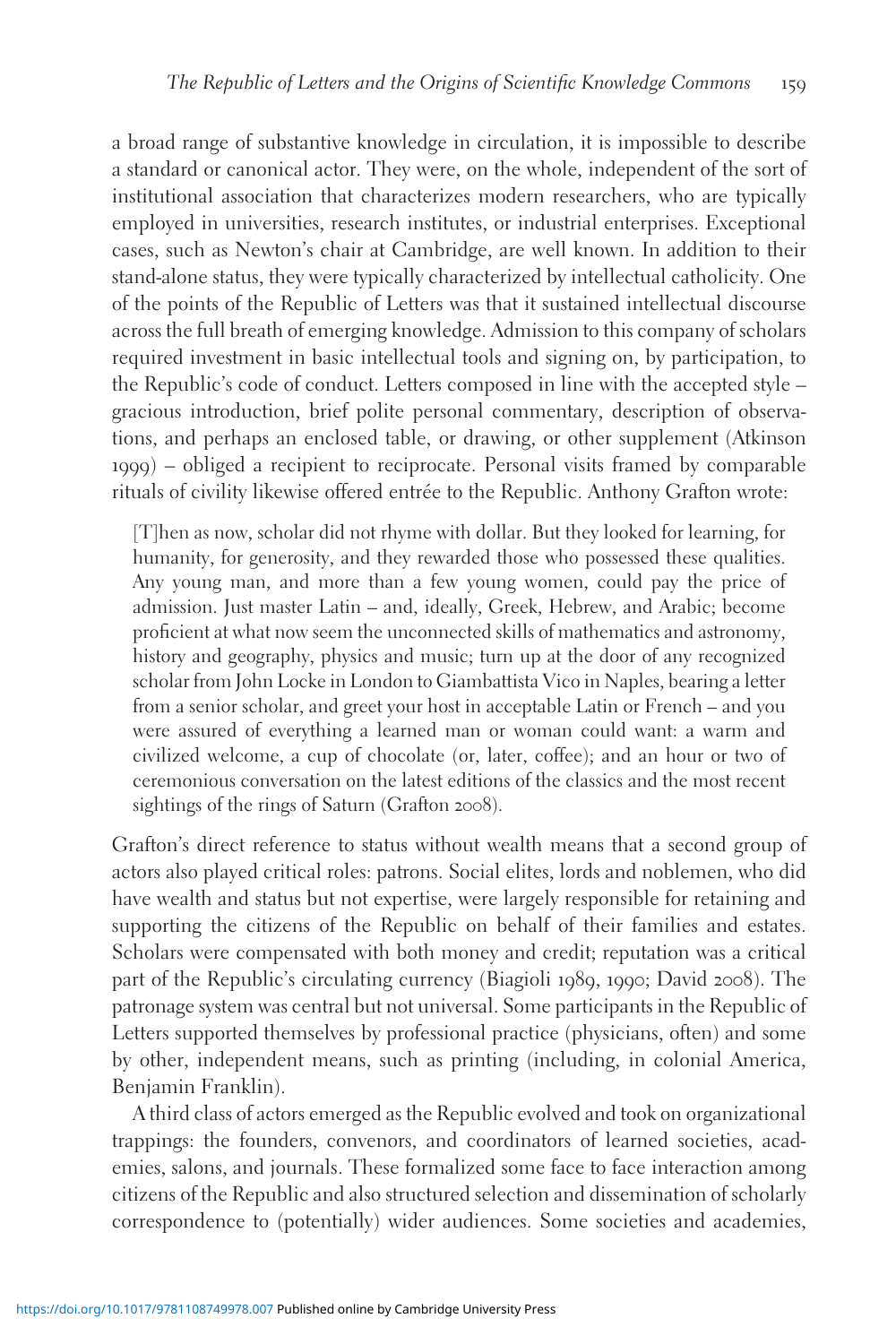hosting face to face presentations and conversations, had state sponsorship, such as the Royal Society (England), founded in 1660, and the French Academy of Sciences (Académie des sciences), founded in 1666. Some did not, such as the Academy of Sciences Leopoldina (Deutsche Akademie der Naturforscher Leopoldina, originally the Academia Naturae Curiosorum) (Germany), founded in 1652. Journals emerged during the same era but often had autonomous or semi-autonomous origins before, in some instances, merging with society or academy hosts. (In their appearance and content, early journals were more like printed pamphlets of letters than modernseeming collections of research articles.) The journal of the Royal Society, Philosophical Transactions, was established in 1665 as a separate venture of the Society's secretary, Henry Oldenburg, and only later became an official publication of the Royal Society. A third organizational form, the salon, existed side by side with these two and was especially hospitable to women, particularly in French cities (Goodman 1996).

### 6.3.2.2 Resources

Commons analysis often speaks of managing a single, shared, or pooled resource, holding open the possibility that the resource may be divided physically, culturally, or analytically into resource units that may be contributed to or extracted from the resource, or at least consumed. A fishery has fish; a forest has trees; a patent pool has patents. Knowledge commons studies to date suggest that knowledge commons involve multiple pooled knowledge and information resources, usually intangible and immaterial, but often with links to or overlaps with material objects and systems.

In the Republic of Letters, that complex pattern holds. The logical place to start is the physical letters themselves, transported relatively safely and securely via the system of mail delivery emerging via Continent-wide expansion and consolidation of private, regional systems and courier services (Mokyr 2011–2012), improved transportation networks (roads and seas), and – the Thirty Years' War aside (1618–1648) – relative safety for travelers (Merton 1938). This physical infrastructure of correspondence networks converged with the invention of movable type in the latter part of the fifteenth century and the emergence of a class of printers and publishers. The coevolution of the material and immaterial aspects of the Republic of Letters as communications network aligns with the co-evolution of material (instruments) and immaterial (methodological and epistemological) aspects of scientific research itself, a topic revisited later.

The technological and organizational infrastructure of printing and publishing converged with commercial interests in the adoption of both the earliest patent statute (the English Statute of Monopolies, 1624) and, more important here, the earliest copyright statute (the English Statute of Anne, 1710). The latter gave early, formal meaning in law to a key attribute of the Republic of Letters. Copyright law documented the concept of piracy as misappropriation of a form, such as a printed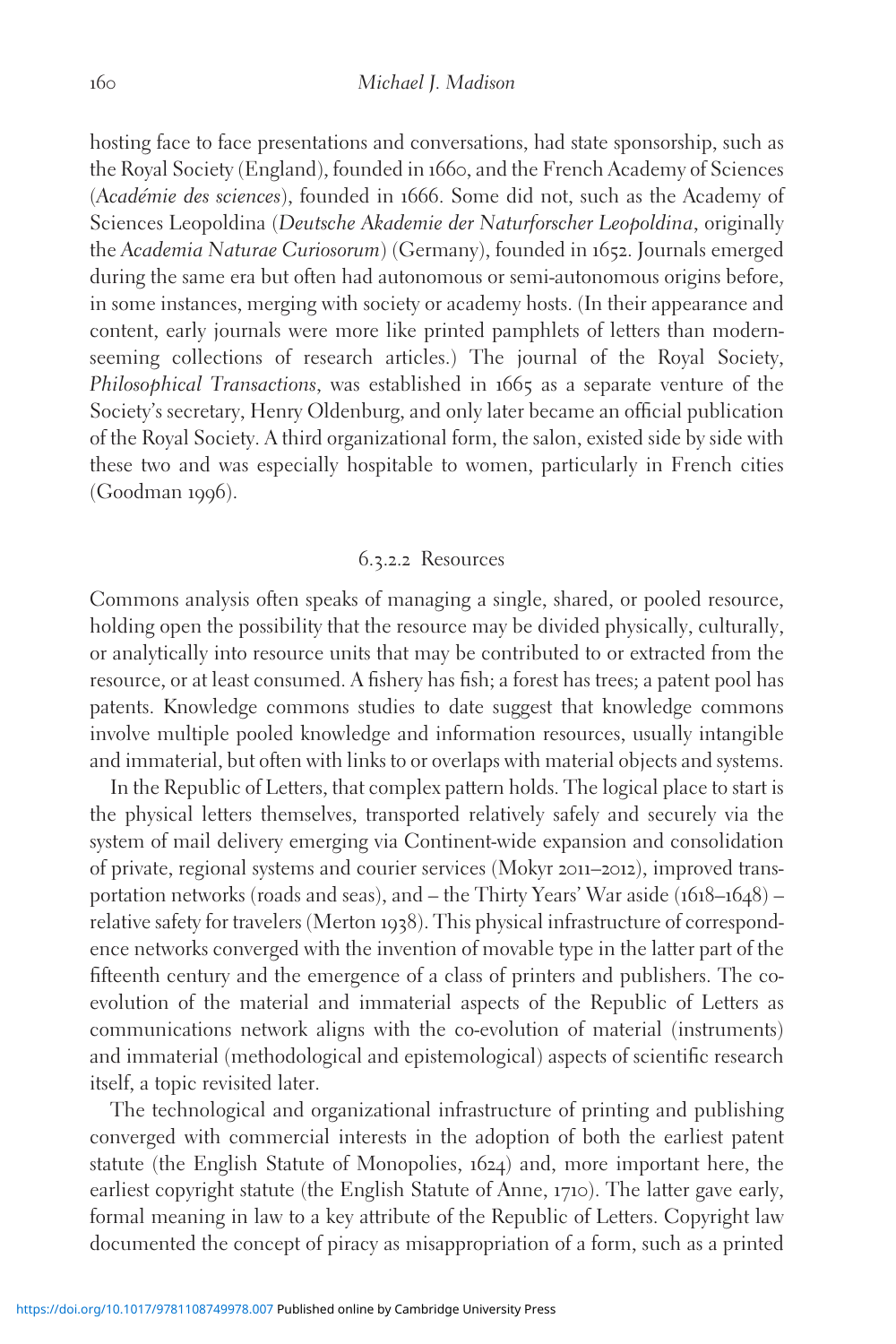work, in which knowledge and information were communicated (Johns 2009). Knowledge itself, by contrast, was currency to be shared. Law formalized a boundary between what was proprietary (and propriety) and what was piracy, or impoliteness, that was defining appropriate conduct within the Republic of Letters itself. Knowledge was to be shared; printed matter could be owned.

The central shared resource in the Republic of Letters was knowledge itself, and especially the beginnings of what today we would characterize as scientific knowledge (Daston 1991; Darnton 2003; David 2008; Grafton 2009). Yet this pooled resource should be treated carefully, so that dilemmas and governance solutions can be mapped in some detail. The practices of the Republic of Letters reflected and reinforced sets of shared beliefs, values, and commitments as much as the content of what, today, we call science.

The polymathic character of many of the citizens of the Republic and the multidimensional character of the letters they shared – possibly blending descriptions of specimens, collections of objects, or observations; the results of experiments; interpretations of historical events, geography, or chronology, and more – suggest that what was pooled as a knowledge resource was not, in the first place, the content of early scientific disciplines, even if individual contributions constituted forms and products of early science. The information shared and then disseminated was a form of shared infrastructure relative to the later development of the intellectual content of scientific fields. In its own time, the primary function of the Republic of Letters was not solely to generate a resource or set of resources consisting of propositional knowledge.

Implicit in the Republic, instead, were several layers of shared knowledge of other sorts, epistemological and methodological, mapping in certain respects onto the distinction between codified knowledge (knowledge of) and tacit knowledge (knowledge how) later drawn by Michael Polanyi (Polanyi 1966). There is an overlap at this point between matters of knowledge and matters of trust: the citizens of the Republic had to manage both the contents of shared communications and also the social and cultural skills needed to critically assess knowledge supplied by distant and possibly unknown sources. The resources at stake should be characterized as both. Drawing out their nuances most effectively involves borrowing briefly from two other scholarly fields, and drawing some preliminary links between the character of the knowledge resources and the character of relevant social dilemmas.

One source is communications theory. Developing governance mechanisms through the Republic of Letters required practical and conceptual mechanisms for accuracy and verifiability and for sharing information about practices and results, including both successes and failures. Practically, information had to be communicated accurately and reliably. A shared syntax of scientific communications had to be developed, in the following sense: "is this a recognizable scientific communication?" A shared semantics of scientific communication had to be developed, in the following sense: "do I understand the scientific content of this communication?"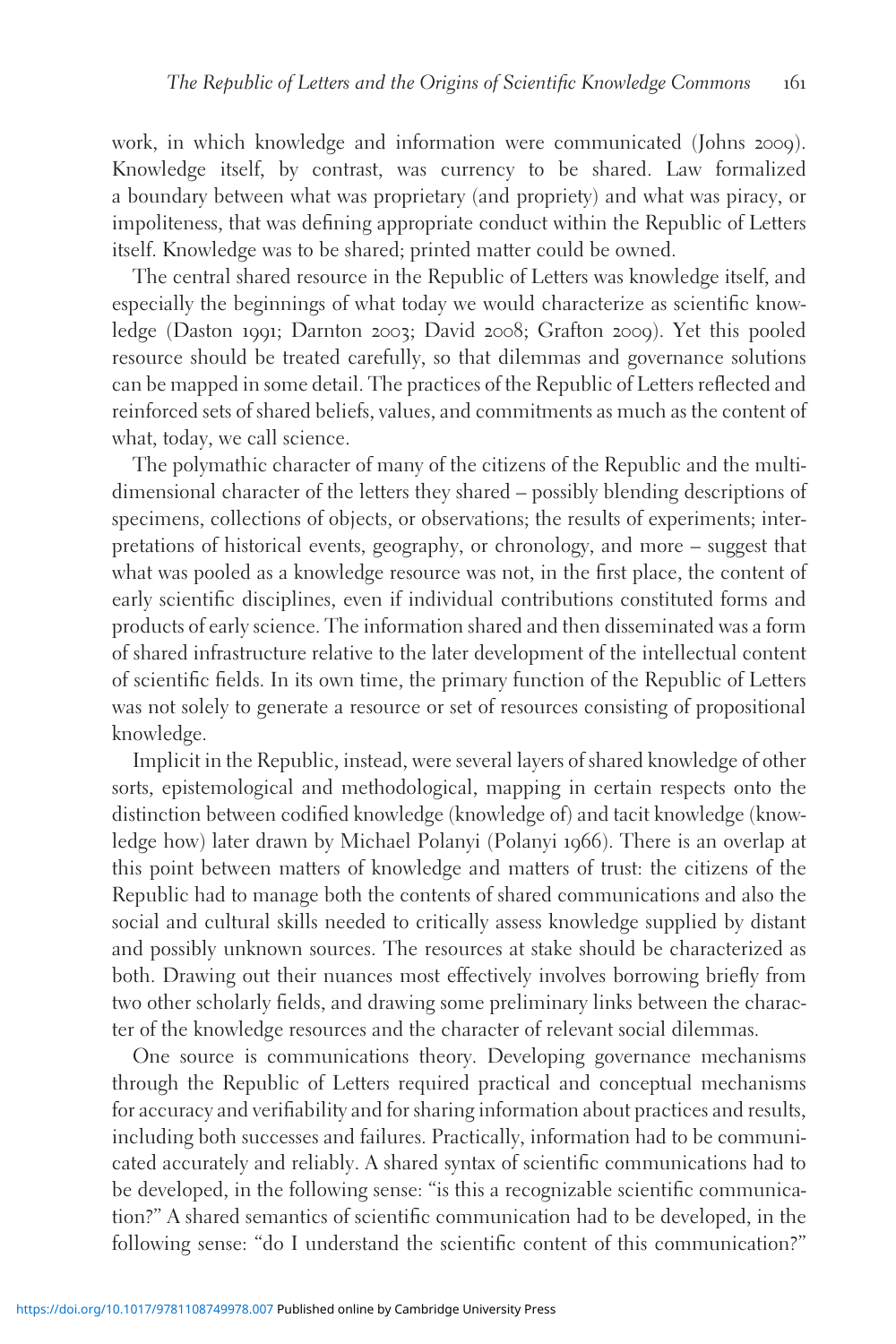A shared pragmatics of scientific communication had to be developed, in the following sense: "Given that I understand the scientific content of this communication, do I understand how to act on it appropriately?" The questions go to cognition. Participants in the Republic of Letters had to establish ways of learning by which information communicated by a distant correspondent would be incorporated into a body of knowledge that could and would be acted upon in mostly consistent ways by recipients. "Science" as a practice had to be developed and sustained from individual thought and behavior, much in the same way that "law" as a practice had to be developed and sustained (Shapiro 1972). That summary highlights the role of the individual and hints at the importance of dilemmas associated with aggregating individual practices into a shared knowledge resource.

A second source is the domain of Science and Technology Studies (STS) research that focuses on social epistemology in the history and philosophy of science. The questions go to patterns of social life as they bear on cognition. Relevant perspectives include those suggested by Robert Merton on the role of priority in advancing science as a collective or communal activity (Merton 1957), Thomas Kuhn on the collective constitution of shared scientific paradigms (Kuhn 2012), and Bruno Latour and Steve Woolgar on the construction of scientific facts via processes that represent laboratory practice in text and other forms (Latour and Woolgar 1986). In distinct but overlapping ways, these scholars bring out techniques by which scientists identify as scientists and identify their work as contributing to a shared enterprise. Scientific knowledge is simultaneously individual and collective (Spender 1996). Research on organizational design and organizational learning bring similar questions to bear on formal workspaces (Brown and Duguid 2000; Hutchins 2000).

Applying both sources to the Republic of Letters yields the conclusion that citizens of the Republic shared several distinct knowledge resources, in addition to scientific knowledge itself: First, the idea that knowledge of the world could be obtained via observation, analysis, and systematic study. Second, the idea that this knowledge could be recorded and codified in forms that were intelligible to those who did not generate those observations first-hand. Third, the idea that knowledge of the world could be increased and improved via dialogue with fellow citizens. Fourth, the idea that there existed virtue and value associated with publicizing scholarly information, both in the sense that citizens of the Republic subscribed to the belief that public dissemination of knowledge was useful instrumentally in order to sort good knowledge (accurate, or true) from bad, and also in the sense that the citizens shared a commitment to intellectual and scholarly sociability itself. Both senses were expressed in letters, codifying and reinforcing the existence of that knowledge pool as a tacit resource, that is, as a matter of shared, distributed cognition (Greif and Mokyr 2016).

In sum, the purposes of the Republic of Letters were at least two-fold: one was to produce a shared knowledge base that civil society could draw on as part of social,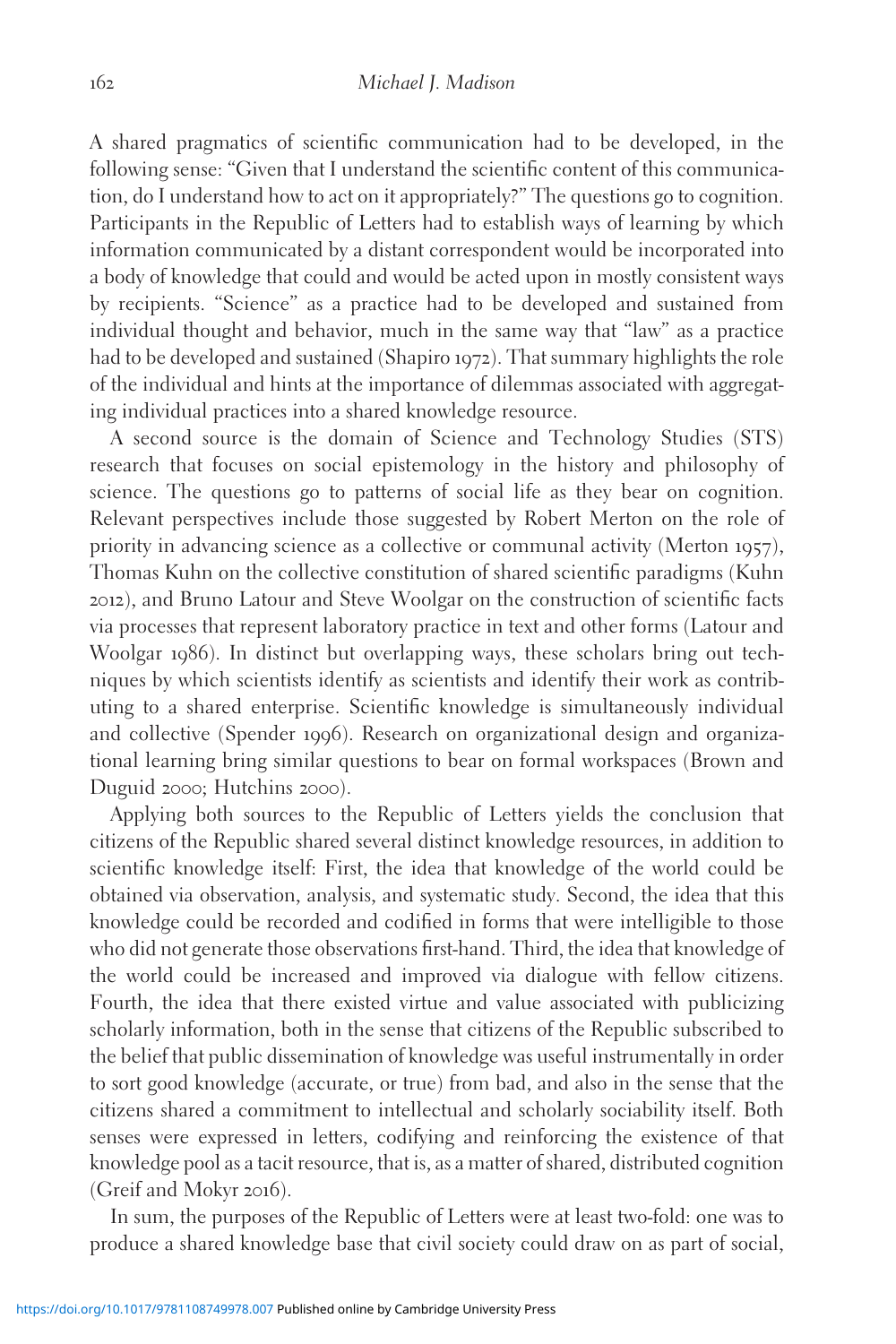cultural, and political progress; a second was to produce the communalism that has been the hallmark of scientific practice ever since.

### 6.3.2.3 Dilemmas

The foregoing summary of actors and resources suggests directly that the standard framing of a shared resource as a "tragic commons" social dilemma, in which individual interests of choice-oriented, self-regarding individual actors dominate collective welfare, is insufficient and perhaps altogether inapt in this instance.

For example, it is possible to summarize the relevant dilemma in brief as follows: As the Scientific Revolution developed in the fifteenth and early sixteenth centuries, European societies lacked conceptual and material systems for accumulating and distributing technological innovation and scientific knowledge. An epistemology of facts, progress, and secular knowledge grounded in experience, so-called Baconian science or the scientific method, was still in formation following publication of the Novum Organum in 1620. Individual means and motivations for sharing knowledge were diverse (at best) and limited (at worst). Institutions for authenticating, documenting, distributing, and collecting scientific knowledge were scattered and splintered, between medieval universities and the beneficiaries of noble patronage, particularly in Renaissance Italy, and in some respects (printing and publishing, and learned societies, and peer assessment) were non-existent. In time, but comprehensively, the Republic of Letters addressed each of these challenges.

Yet that summary is too simple. The knowledge setting at hand may represent multiple, overlapping dilemmas, with different attributes and different possible solutions, rather than a single problem. A more nuanced review of social or collective dilemmas in the Republic of Letters context is the following.

As to the individual scholars and their production of knowledge, one social dilemma had to do with the integrity of the intellectual content itself. How would experiments and observations at any scale be acknowledged as parts of a program of Baconian science (Greif and Mokyr 2016)? The concept of assessing the relationship between nature and an examination of nature, which we know as the problem of objectivity, was in development. Methods for describing that relationship in codified form, in text and image, were in development. Peer review did not exist, as we understand its modern form (Baldwin 2017, 2018), even if learned societies and journals implemented early versions of assessment and refereeing systems (Zuckerman and Merton 1971). The dilemma posed both a question of assessing the work of a single scholar, and more importantly a question of how to aggregate that scholar's demeanor relative to his own work into a collective resource: trust in knowledge, or trust in science. How would conflicts and disputes over different interpretations be resolved, and the results synthesized into knowledge?

Deeper dilemmas operated as well. The concept of knowledge as good in itself, culturally, had to be developed. The citizens' shared commitment to the public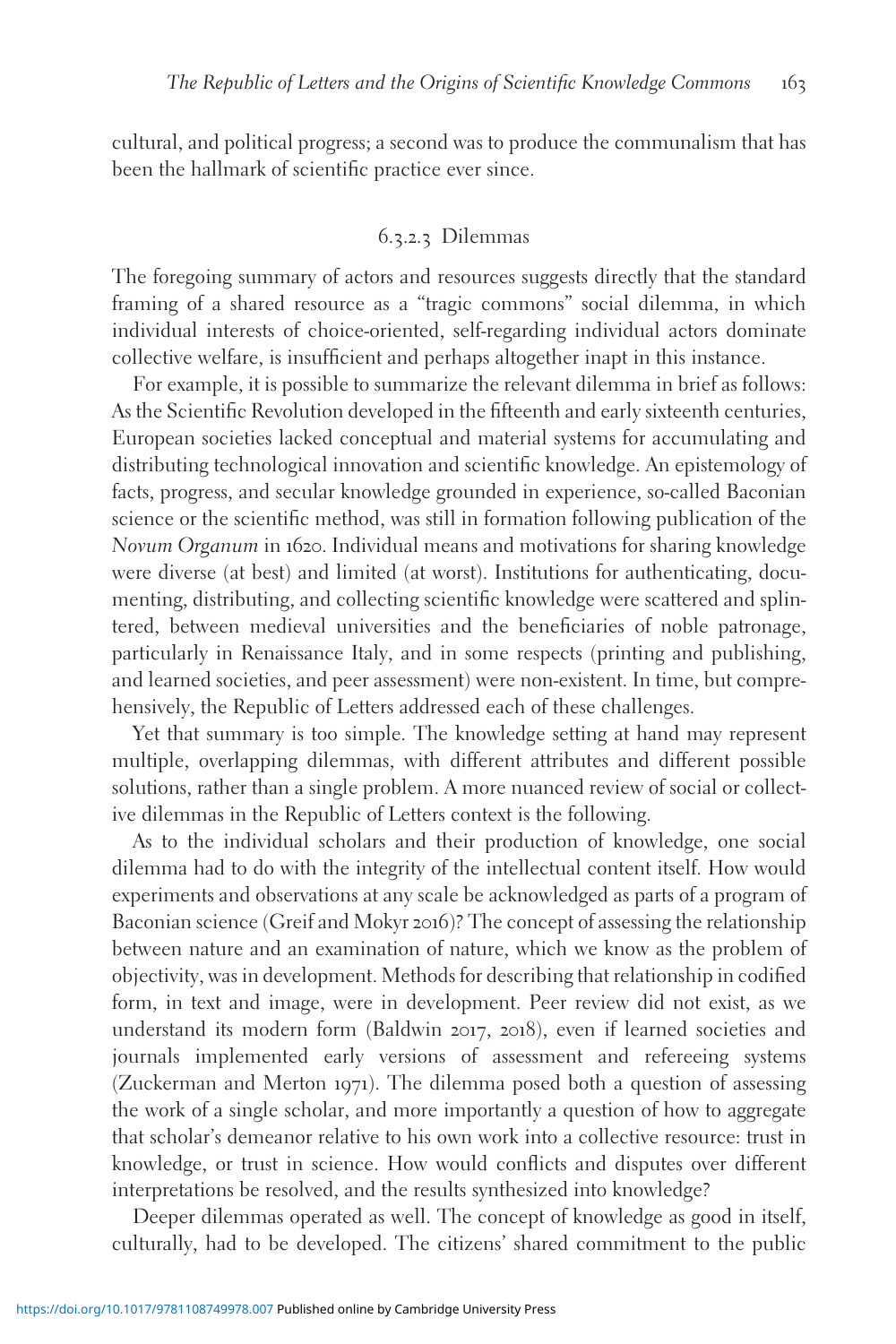character of scholarly society, also a knowledge resource, was undoubtedly constructed from a vast and therefore heterogeneous population of contributors. That had motivational dimensions as well as the epistemological implications just mentioned. In a distributed, open network such as this one, the problem of motivation typically is not that everyone is selfish, but rather than many people are selfish, many people are not, and most people exhibit a mix of self-regarding and other-regarding behaviors (Benkler 2017). Diversity is demonstrated not only from individual to individual but also from place to place and from time to time. Local and regional practices diverged even with respect to similar scholarly questions; how was it possible to speak of "the" Republic of Letters, a trans-national practice, rather than practices in London, or Paris, or Amsterdam (Daston 1991)?

At both levels, with respect to the knowledge in production and circulation and with respect to the cluster of values that was needed to sustain its circulation, the essence of the resource, as a belief system or set of shared values expressed in a system of material practice, was a classic public good, in economic terms: something that is non-rival, non-depletable, and non-excludable. The relevant social dilemma was and is how a shared commitment to producing that knowledge, to the progress of knowledge, to its publicness, and to community could be constructed and sustained out of such a fabric of diverse sources.

At an even deeper level of behavior, there was the dilemma of individual or personal investment in developing expertise and conducting research when returns to those investments were uncertain. The patronage relationship solved this problem for many citizens of the Republic. The emerging economy of reputation and status associated with participation in the Republic also contributed to a solution for many. There was no "tragic" risk of overconsumption or depletion. There were risks of undersupply (insufficient commitment) and/or defection or corruption. Participants might not follow through on expectations of reciprocal participation, or might supply the literary network with material not produced in good faith, or might convert shared knowledge or knowledge subject to a duty to share to personal or private benefit.

As to the patrons, the dilemma is framed best in principal/agent terms. The Republic of Letters patronage system evolved out of patronage relationships in the Italian Renaissance (David 2008), but the codified products of the patronage relationships acquired a new, public, shared dimension. It is fair to begin by assuming that patrons, as principals, were motivated to invest in the first place primarily by the prospect of securing returns for themselves, paying artists and engineers, as agents, to produce works to benefit the patron himself. If, as the Republic of Letters evolved, the agents (now constituted as a broad class of scholar intellectuals) shared their works publicly, beyond the patron/scholar setting, the prospect of the patron's benefit might have been reduced. Perhaps not; on a case by case basis, one would need to explore the extent to which public sharing of the knowledge diminished the patron's ability to retain a valuable benefit. At a system level, however, a critical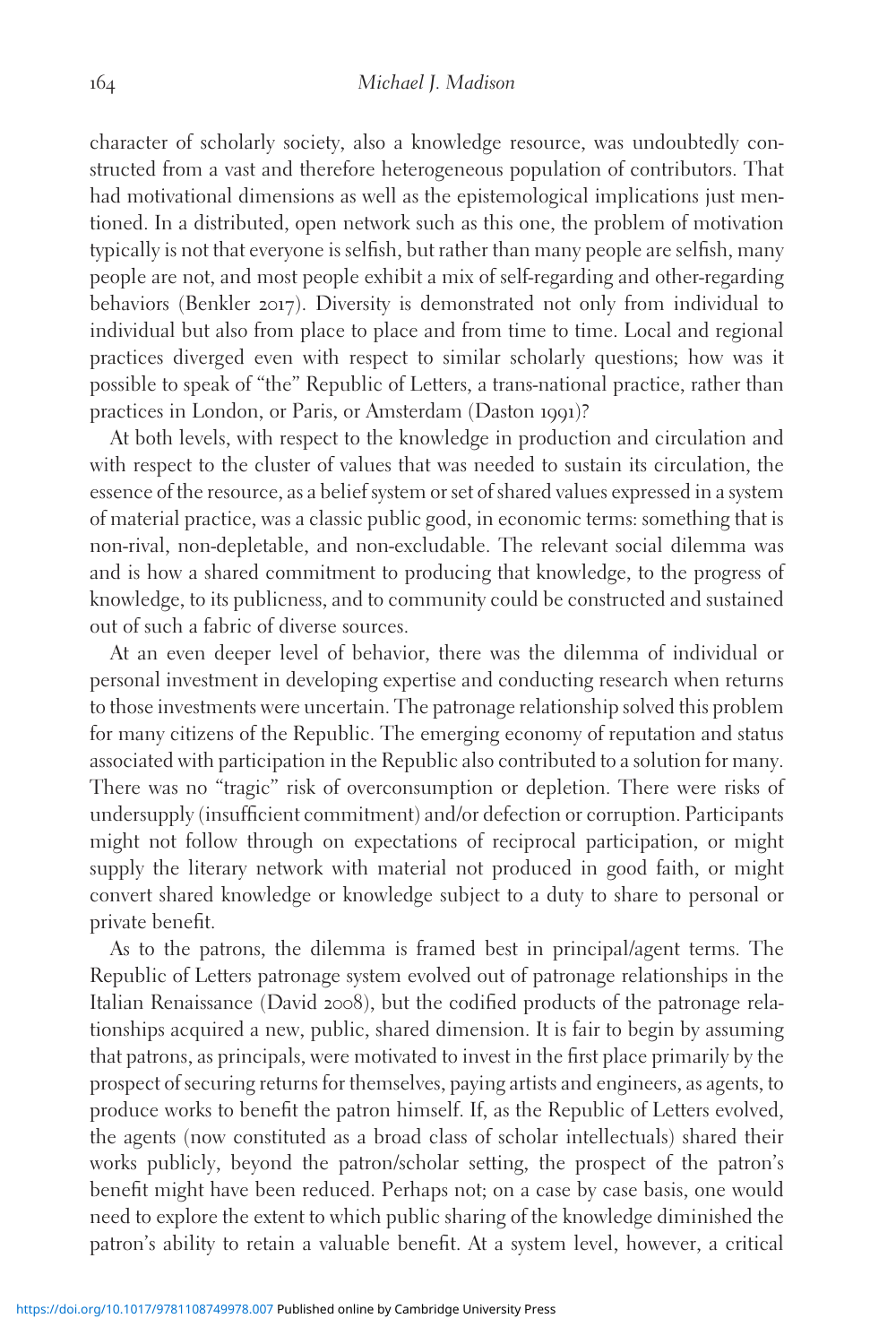dilemma appears to be the willingness of patrons to invest in the circulation of knowledge that did not clearly benefit them.

As to the founders and convenors of academies, societies, and journals, social dilemmas were at least two-fold. One dilemma can be recognized as a version of the "underproduction" dilemma that characterizes some modern theorizing about intellectual property. Organizing and operating a formal enterprise such as a learned society requires both an initial capital investment and continuing expenditures of time, labor, expertise, and money. That value or its equivalent has to come from somewhere, including underwriting from the state, philanthropy, and subscription and other fees. A second dilemma resembled one of the challenges of contemporary open science: volume. The amount of information and the number of letters and other printed publications made available through the Republic of Letters created a problem of super-abundance not only for those who would try to keep up with the flow of knowledge but also for those who would curate it and organize it via journals and other publications (Blair 2010).

A separate but related dilemma was associated with the fact that the products of many of these organizations had few, if any, industrial applications. In the language of modern science, this was basic rather than applied science (Stokes 2011). Notable for their absence from the account in this chapter are craft guilds and questions of technology development, largely because the presumption of publicness that defined the Republic of Letters was reversed, elsewhere; craft innovation was presumptively secret (Long 1991).

Formal intellectual property law appeared in this history, briefly, and its role was largely to shape the boundary between circulation of knowledge inside the Republic of Letters (which was excluded from the emerging exclusivity associated with early patents and copyrights) and circulation of knowledge outside of it, and partly to guide transitions from one world to the other. For technical advances with industrial application, in practice that role required policing the distinction between basic knowledge and craft or industrial knowledge, and, with respect to the latter, the line between secrecy and publicity. As applied to printed matter, that meant rewarding the enterprises that circulated and re-circulated formal versions of scientific literature. The social dilemma here, in sum, was that the most visible and durable material embodiments of the Republic of Letters (academies, societies, and journals) provided forms of intellectual infrastructure, as to which the expected value and demand for the resource was diffuse and emergent and therefore difficult to aggregate for purposes of pricing in a market economy (Frischmann 2012).

# 6.3.2.4 Arenas, Rules, and Social Norms

The description earlier of the Republic of Letters as an imagined construct implies that defining "arenas" of interaction for knowledge commons purposes is difficult. But it is not impossible. Material environments could be located in homes, offices,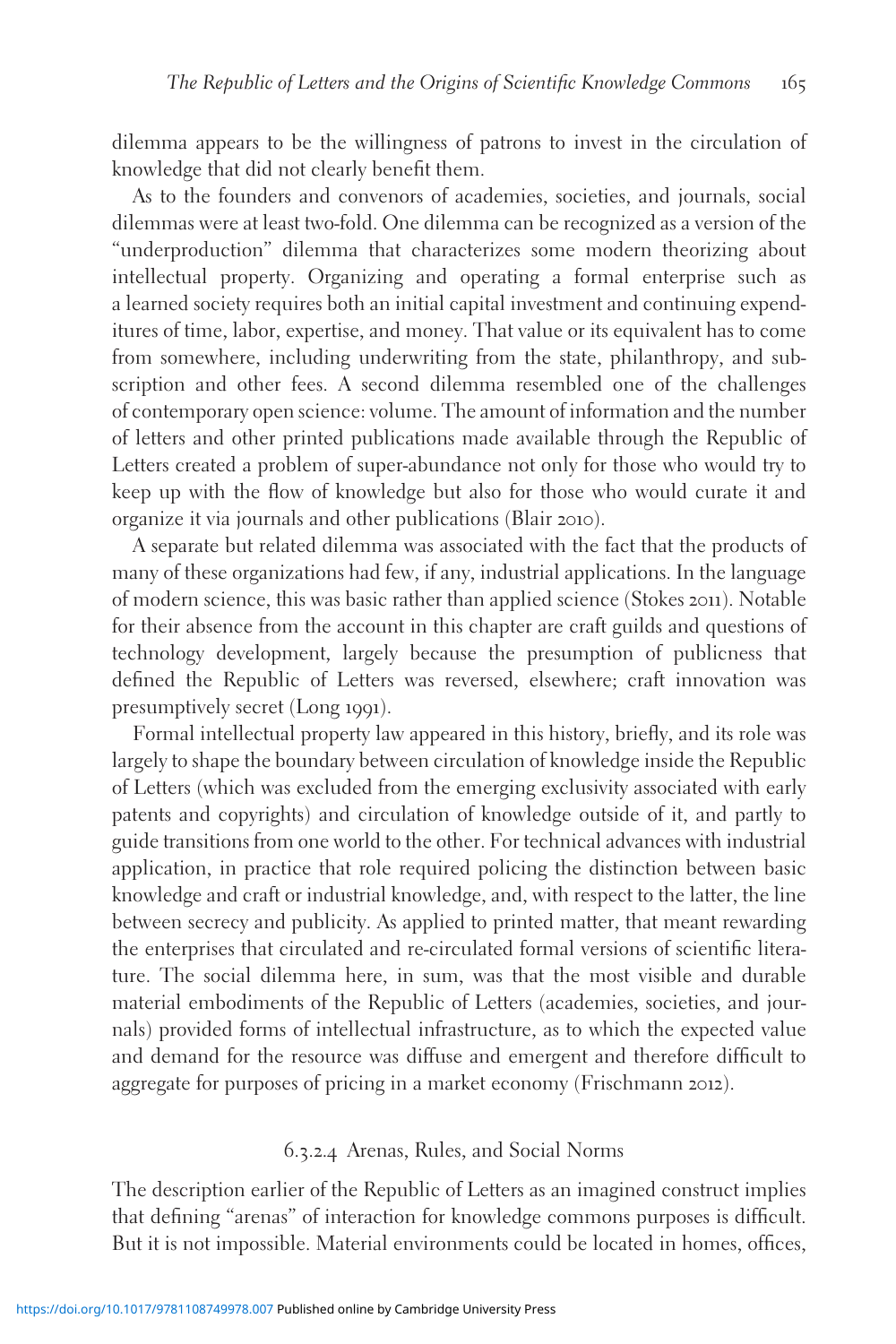shops, libraries, laboratories, observatories, coffeehouses, salons, and academy and society meeting places. The shared commitment to the circulation of knowledge could be located only in the minds of participants, as reflected in their writings and their conversations. In a sense, all of Europe was the setting for the Republic of Letters, along with epistolary connections in North America and Asia, bearing in mind the fact that it was all but invisible to those without the credentials and training that qualified them to participate.

Far more important here than material settings were the social norms that defined expected and right conduct and distinguished it from the bad. Norms in the Republic of Letters were widely documented and circulated. In what respects were they idealized and in what respects were they observed regularly in practice? In what respects were norms disciplinary, in fact?

# 6.3.2.5 Ideals

The literature of the Republic of Letters itself, and historians' accounts, agrees in providing rich descriptions of the duties of scholars in the Republic and the benefits to be obtained by participating in it. The values and practices of the Republic of Letters were strongly associated with the empiricism for which Francis Bacon advocated. Some scholars have treated the Republic of Letters via intellectual history as a movement motivated by idealism, prompted by and advancing Bacon's work (Eamon 1996).

Both to participants themselves and in histories of the era, participation was conditioned on observing a set of distinct, overlapping norms: (i) civility and cordiality through regular and reciprocal contact and collaboration (politeness and "taste" in Robert Darnton's account (Darnton 2003)); (ii) a commitment to the production of knowledge via empiricism and freedom of expression; (iii) evaluation by intellectual merit rather than rank or birth, and public reason; and (iv) religious and national tolerance and collaboration and participation across national boundaries.

#### 6.3.2.6 Practice

The practiced Republic of Letters matched the idealized Republic of Letters to a significant degree. Historians agree that norms of civility and publicness and transnationalism were honored more in the observance than the breach; how else would the Republic of Letters have lasted as long as it did or generated as much material and as many institutions as it did, over such a large territory? The historian Lorraine Daston referred to the Republic of Letters as relying on technologies of trust and proximity (Daston 1994) – where trust referred to the credibility typically accorded to free and independent gentlemen, and proximity referred to personal ties expressed via both face-to-face interaction and the letters that embodied it.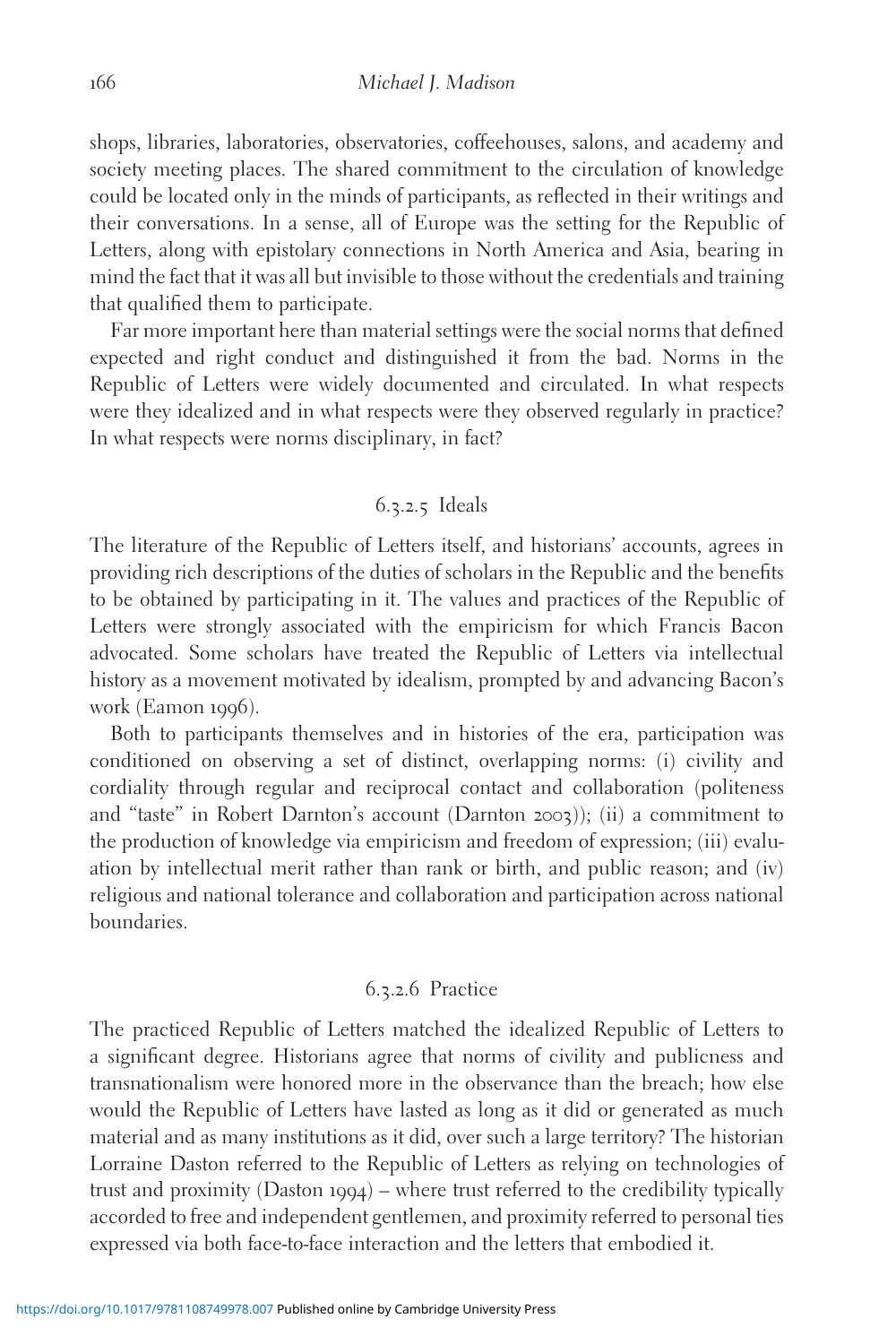Thus, the new academies typically welcomed foreign or "corresponding" members, and scientific correspondence and the transnational community carried on notwithstanding the disruptions of the Thirty Years' War (Daston 1991; Goldgar 1995; Goodman 1996; van Miert 2016). The disputatious and contentious character of scholarly dialogue in the preceding era, with scholastic commitments to theoretical truths competing with one another, was replaced by a system of trust in proper scholarly behavior (Dear 1992; Daston 1994). This marked the beginning of an epistemic shift. A participant who conducted himself civilly and honestly in reporting the results of Baconian investigations was accorded respect, and the work subjected to correspondence and critique within the norms of the collective. But the work was accepted because of who the producer was, rather than because of the mode of its production. The point was the person, not the object.

In a large, norm-governed, heterogeneous setting, bad behavior was hardly unheard of. Trust and proximity have been contrasted with distrust and distance (Porter 1996); in systems defined by the latter, credibility and objectivity are founded on the work itself rather than on the person. In the Republic of Letters, less of the former and more of the latter must have been part of the mix at times. Resentments and prejudices, and the absence of civil behavior and the exercise of public reason, led to well-known public disputes over priority and over credit (between Newton and Hooke, for example, and later between Newton and Leibniz). Less sensational cases typically turned on violations of civility norms, including failures of discourse (absence of language of credit or respect), and accusations of plagiarism (Grafton 2008). The resulting discipline took various forms: judgments of scientific priority, validity, and even, via conclusions as to reputation, to exclusion from the community (Daston 1991; David 2008).

Other norm-based judgments are easier to see once the polycentric or pluralistic character of the Republic of Letters is highlighted. The informal transnational collective had its regional and local constituents and, in academies, societies, and journals, its formal organizational complements. Ideals and practices were operating at multiple scales and in multiple places simultaneously. Karen Knorr-Cetina focuses on this multiplicity in describing scientific research as "epistemic culture" (Knorr-Cetina 1999). So, the Republic of Letters represented science, and science was represented in the Republic of Letters. What was not scientific did not make its way into the Republic of Letters in the first place or was subjected to its reason-based disciplinary system. The multitudinous character of the work of scholars meant that scholars channeled some of their work into the idealized, imagined community of the Republic, where it became part of social worlds of disputation and reasoned analysis by others (Newton, on physics) and they channeled some of their work elsewhere, where it would be received and interpreted according to different, older standards (Newton, on alchemy) (David 2008).

External forces of other sorts interfered with participants' idealism, managing the pragmatic boundaries of the Republic from the outside rather than from within.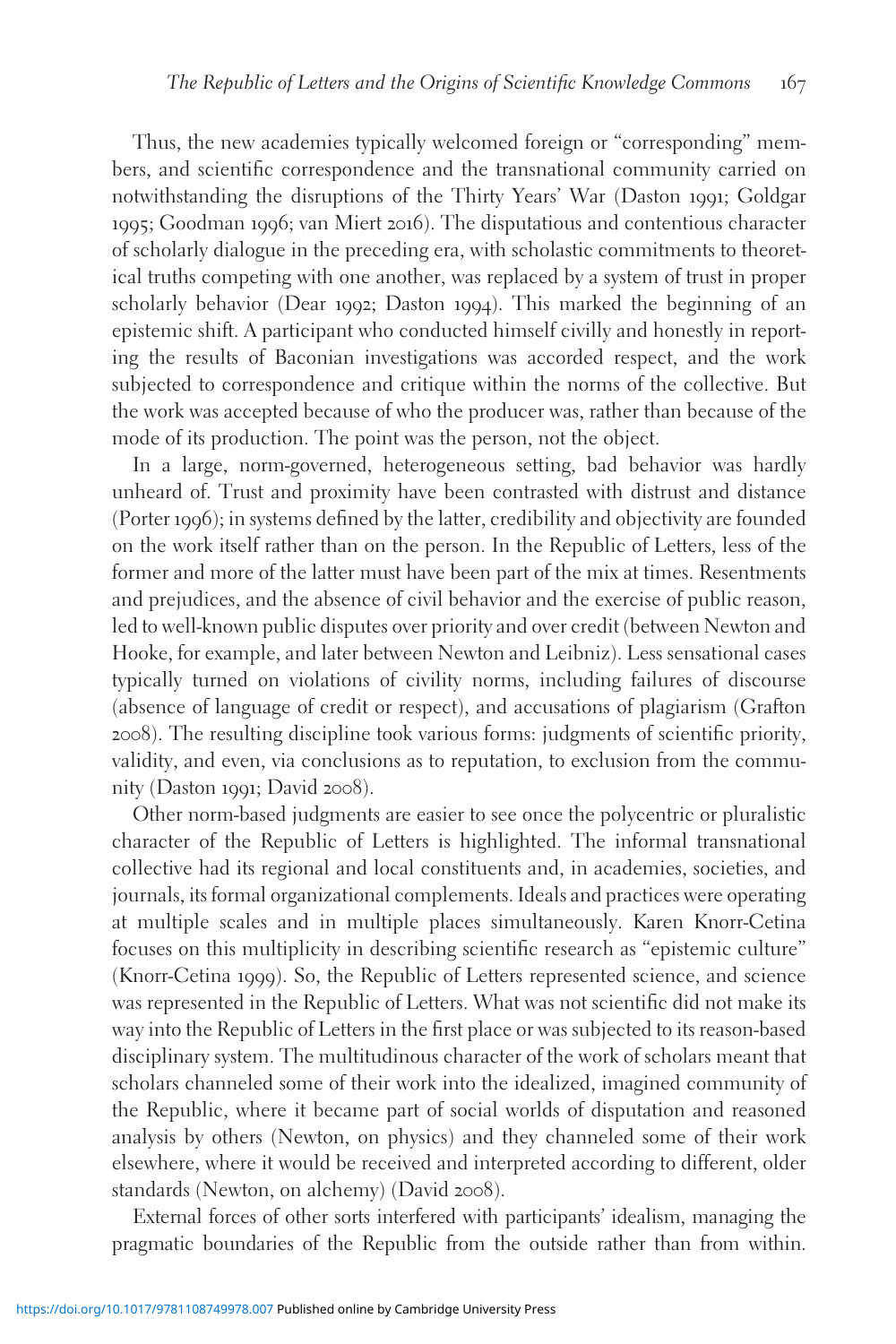National and religious tolerance was managed in part by scholars' voluntarily moderating the content of their correspondence, and both periods of war and linguistic shifts – in particular, from Latin to French as the default language of scholars – at times depressed the volume and character of publicly-circulated works. Peter Gay directly contrasted the nobility of the ideals of the Republic of Letters with the claim that in practice, an oligarchy of landed gentry and Ancien Régime patrons rather than authors mostly directly controlled the flow and content of their letters (Gay 1966). That argument is most directly addressed to seventeenth century practices and to works in the arts, literature, and culture rather than natural philosophy and science, but it gets to an important theme in the knowledge commons framework: If commons governance is the observed solution to one or more social dilemmas associated with a knowledge resource, is that (or was that) governance solution successful?

# 6.3.3 Outcomes and assessment

Evaluating the Republic of Letters in comparative institutional terms is difficult for two special reasons. One is the fact that the Republic of Letters emerged and evolved over time. It was not chosen purposely in all respects as a governance solution to one or more social dilemmas. Two is that systems of exclusivity governed via market exchange and systems of state supply largely did not exist in anything approaching their modern forms during the time periods in question. In fact, the opposite is true. The end of the Republic of Letters, both in the sense of its transition into the Enlightenment and in the sense of its purpose or value, is often described in terms of the rise of nationalism and state support for scientific institutions (Burke 2012), on the one hand, and more robust scientific and industrial specialization, on the other hand, leading to greater investment in recognizably modern scientific organizations (research universities, scientific articles, peer review) and to accelerated economic growth (Mokyr 2017).

The most accurate way to describe the relative success and impact of the Republic of Letters as knowledge commons governance is that the Republic became and sustained itself, until it did not, and that the practices and values of the Republic of Letters evolved later, mostly productively, in ways that allow us to recognize their descendants today. That judgment is not to suggest that the Republic of Letters had an inertia of its own, independent of the energy of its citizens. Rather, the description of actors, norms, and practices elicited by the knowledge commons framework implies that it was a network of individuals comprising a collective or community, imprecisely defined (Strathern 1996; Margócsy 2017). Because of its relative openness, the Republic of Letters may be characterized institutionally as a community of practice (Brown and Duguid 1991; Wenger 2010). Its distributed form suggests combining those views via a final amendment: the Republic of Letters was a successful network of practice (Duguid 2005). The network label highlights its fragility; calling the Republic of Letters a community highlights its robustness.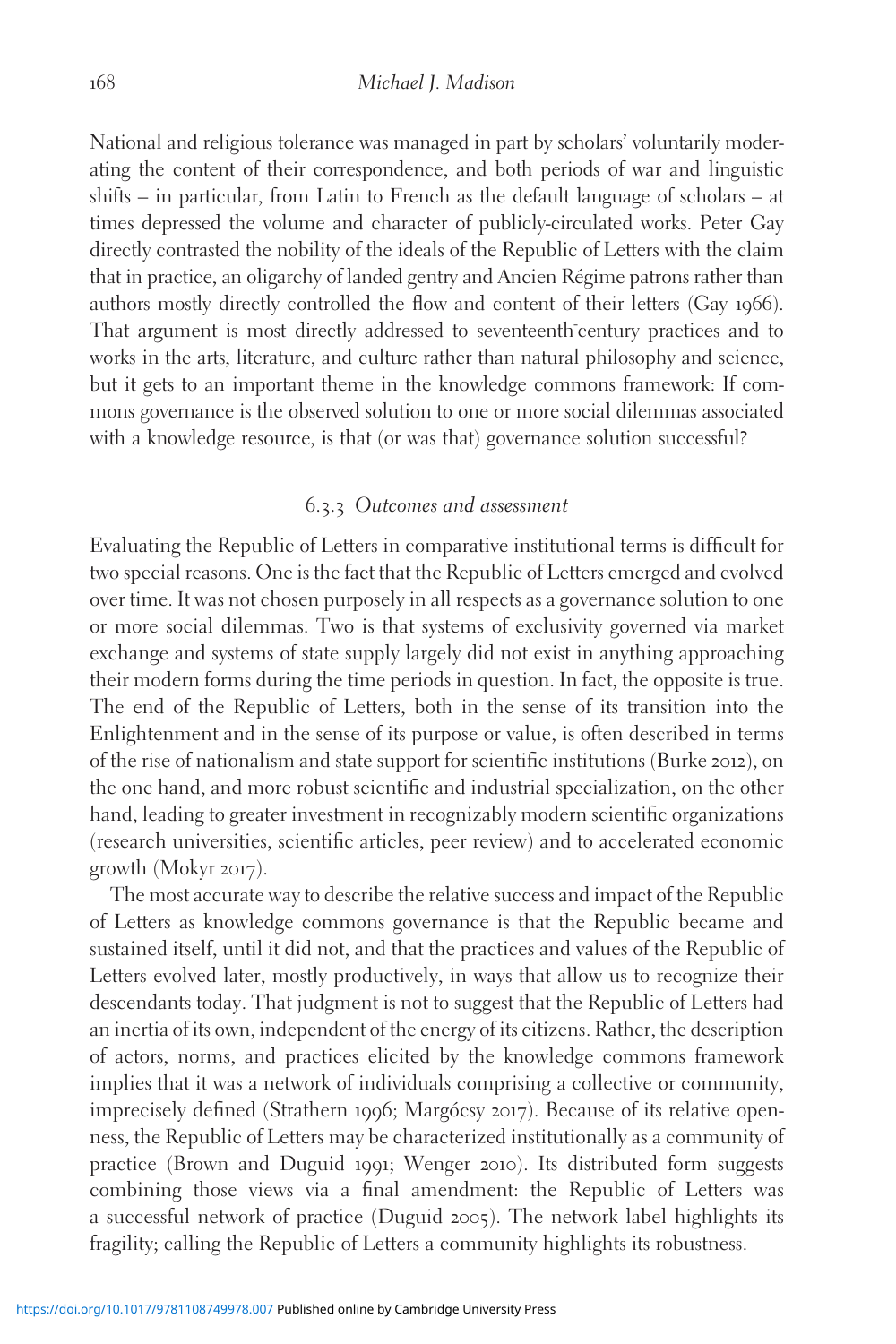The knowledge commons framework adds nuance to this summary, for clarity. Each added layer of analysis contributes additional perspective but not a comprehensive or final evaluation.

#### 6.3.3.1 The Production of Knowledge

The best place to begin is by treating knowledge as an intrinsic good. Characterized in material terms, the Republic of Letters left a significant legacy of knowledgegenerating institutions and practices, and intellectual content. Many of the academies, learned societies, and journals established during that era have survived to the present day, although in modified form, and remain leading institutions of scientific collaboration and communications. Thousands of letters survive.

Characterized in immaterial terms, as to the tacit aspects of the Republic of Letters, its values and practices likewise endure. Public circulation of scientific research results, critique of the work using objective criteria based on merit rather than status, and the exercise of public debate and reasoned analysis by communities of trained experts remain central normative ideals of modern science. That remains the case, and it remains part of the legacy of the Republic of Letters, even if modern science and scientists do not always live up to those ideals, and even if, as the earlier review of twenty-first century open science illustrated, new threats and challenges to those ideals are often present. But the central dilemmas addressed by the Republic of Letters, consisting of developing the conceptual as well as technical tools needed to aggregate individual scientific knowledge into something called "science," remain the subjects of vigorous investigation.

The propositional and codified dimensions of the knowledge produced during the Republic of Letters are more difficult to assess. The influence of some of its citizens on the development of science was enormous and enduring, Newton being perhaps the easiest case. The influence of many others was either significantly smaller or less enduring, or both. Of these, some are well-known to historians of science (Grafton 2008), others are known principally as exemplars of the types of individuals who were active participants of the time (Brockliss 2002). Still others occupy both camps, particularly the women of the Republic of Letters (Pal 2012).

#### 6.3.3.2 The Production of Value

Knowledge, particularly scientific knowledge, also has instrumental and functional value. Joel Mokyr's examination of the Republic of Letters as a knowledge commons has approached the topic primarily from the standpoint of economics. He argued that the Republic of Letters created an engine of knowledge production that contributed significantly to economic growth in the eighteenth and nineteenth centuries, primarily via what today we would refer to as spillover effects (Mokyr 2011–2012, 2017). Mokyr called the Republic of Letters "one of the taproots of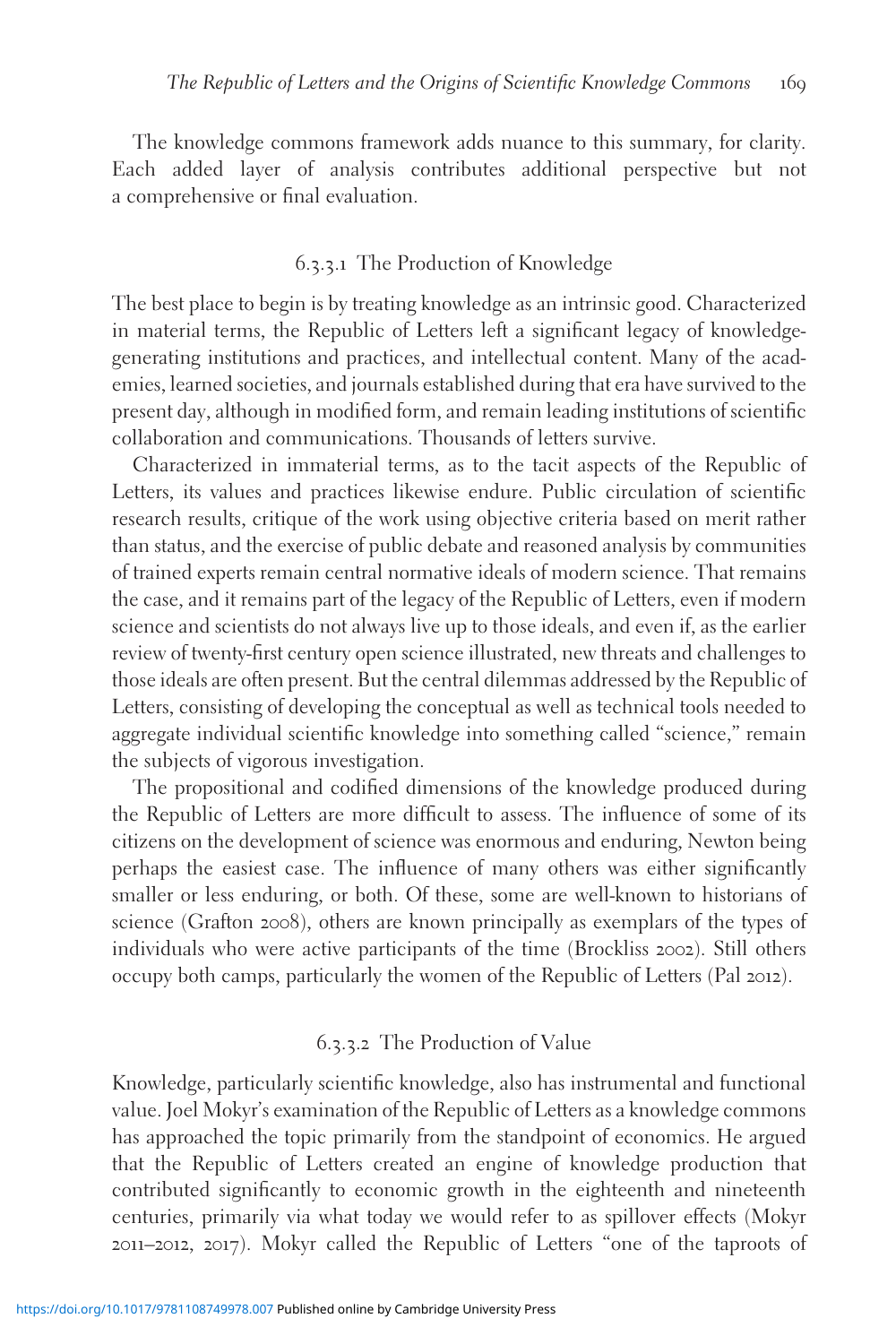European technological change" and sustainable economic growth (a link that he cements via the phrase a "culture of growth"), in its influence on the Enlightenment and later on the Industrial Revolution. Anthony Grafton, too, analogized the Republic of Letters to a market for ideas rather than a community or collective of knowledge or knowledge producers (Grafton 2008). His reading is not motivated by economic understanding, like Mokyr, but it shares Mokyr's interest in the sources and impacts of the circulation of knowledge.

#### 6.3.3.3 The Production of Community and Identity

Rather than prioritizing the production and dissemination of knowledge itself, focusing on communal identity and interest is an additional, distinct mode of assessing commons governance in this case. The Republic of Letters unambiguously articulated a scientific collective and unambiguously articulated the concept of the practitioner operating within and identifying with a scientific collective. That is so even if, in both respects, the precise contours of the collective and the precise definition of the scientific identity were fluid and evolutionary. The practices of the Republic of Letters produced both, over time. In this instance as in others, both the existence of a bounded network of practitioners and the porosity and fluidity of those boundaries are among its essential attributes (Strathern 1996). Similar analyses of community governance and the production of scientific or technical identity in knowledge commons settings have been undertaken with respect to modern technology, including the practice of citizen science in the Galaxy Zoo astrophysics project (Madison 2014) and governance of open source computer software collectives (Kelty 2008; Schweik and English 2012). Christopher Kelty's concept of the "recursive public," a phrase that denotes a distributed collective that constitutes its own identity via public practice of norm-bound technical skills, seems particularly apt with respect to the Republic of Letters.

The historian of science Mario Biagioli offered economies of prestige and reputation as significant motivators of the practices of both patrons in the Republic, who benefitted from public imputation of the accomplishments of "their" scientists, and citizens of the Republic, whose stature derived in part from their association with wealthy and high status patrons (Biagioli 1989, 1990). The developing prestige of scientific research was neither sufficient in itself to get the Republic of Letters under way nor to sustain it over time, either in individual or collective settings. But the Republic of Letters validated reputational considerations in the construction of scientific identity and community, as they interacted with resolution of disputes about priority, among other things (Merton 1957; Polanyi 1962).

# 6.3.3.4 Costs

Costs and harms should be accounted for, along with value and benefit. Normdriven and community-based governance generally poses risks of internalizing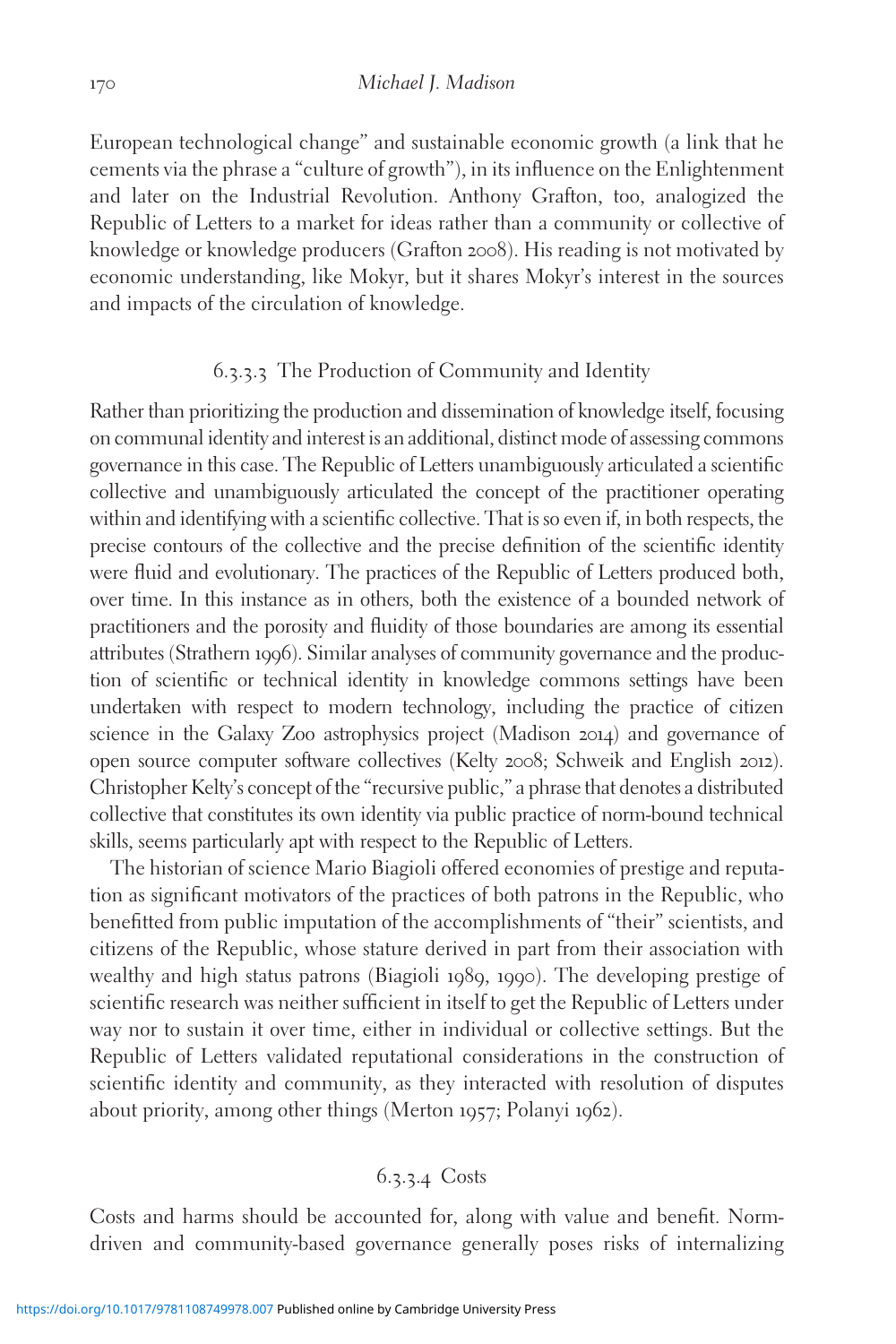benefits for members and participants, and externalizing harms for others. Power dynamics and hierarchies may distort the workings of the group both within the collective and at the boundary between insiders and outsiders. The porosity of community and network boundaries and the informality of norm-governed systems create risks of opportunism and defection that may be particularly difficult to police, even while they enable a diverse range of positive spillovers. Communities of experts and elites both rely on and perpetuate exclusionary reputation and status economies. Among the challenges associated with contemporary open science is expanding the domain of effective scientific communications so that the character and benefits of open science appropriately includes non-experts (Royal Society (Great Britain), Science Policy Centre, and Royal Society (Great Britain) 2012).

Notably, Peter Gay claimed that the Republic of Letters enabled powerful patrons (in his account, oligarchs) to structure and control the flow of knowledge, particularly cultural knowledge (Gay 1966). That represents a significant cost of the Republic as a norm-driven, collectively managed enterprise, even if it is far from clear that those costs could have been avoided at the time. State-related investment in support for scientific research and communications got its start in and as part of the Republic of Letters, via scientific academies. Formal exclusive rights to be traded in markets, as incentives to invest and engage in knowledge production and dissemination, were just finding their toeholds during the Republic. Informal exclusivities, such as the secrecy practiced by craft guilds, spoke to different knowledge domains. Research universities, the modern equivalents of seventeenth and eighteenth century scientific patrons and similarly situated in ecologies of governance of shared knowledge resources, likewise preach values of community and knowledge sharing, but together with market-based enterprises and the expectations of modern patent law, universities exercise significant practical control over the flow of research and research results. And universities in the time of the Republic of Letters had not yet matured into research-based enterprises (Madison, Frischmann, and Strandburg 2009).

The fact that citizenship in the Republic of Letters was comparatively open, informal, and merit-based should not obscure the fact that participation was weighted heavily in favor of men, in favor of educated men at a time when education was accessible only to the few, and in favor of men with the means and opportunity to engage in study, reflection, preparation of correspondence, and participation in in-person meetings and visits. That characterization is not intended to diminish the contributions of the Republic of Letters in any respect other than to note that the institutional arrangement of actors, capabilities, and practices in an expertise-based field such as science was, and remains, contingent. The account earlier emphasized the breadth and heterogeneity of scientific interest within in the Republic of Letters. This brief account of demographics and material resources suggests a corresponding level of homogeneity. Which contributed and in which respects to the Republic's overall system of values and practices is open for debate. That debate continues.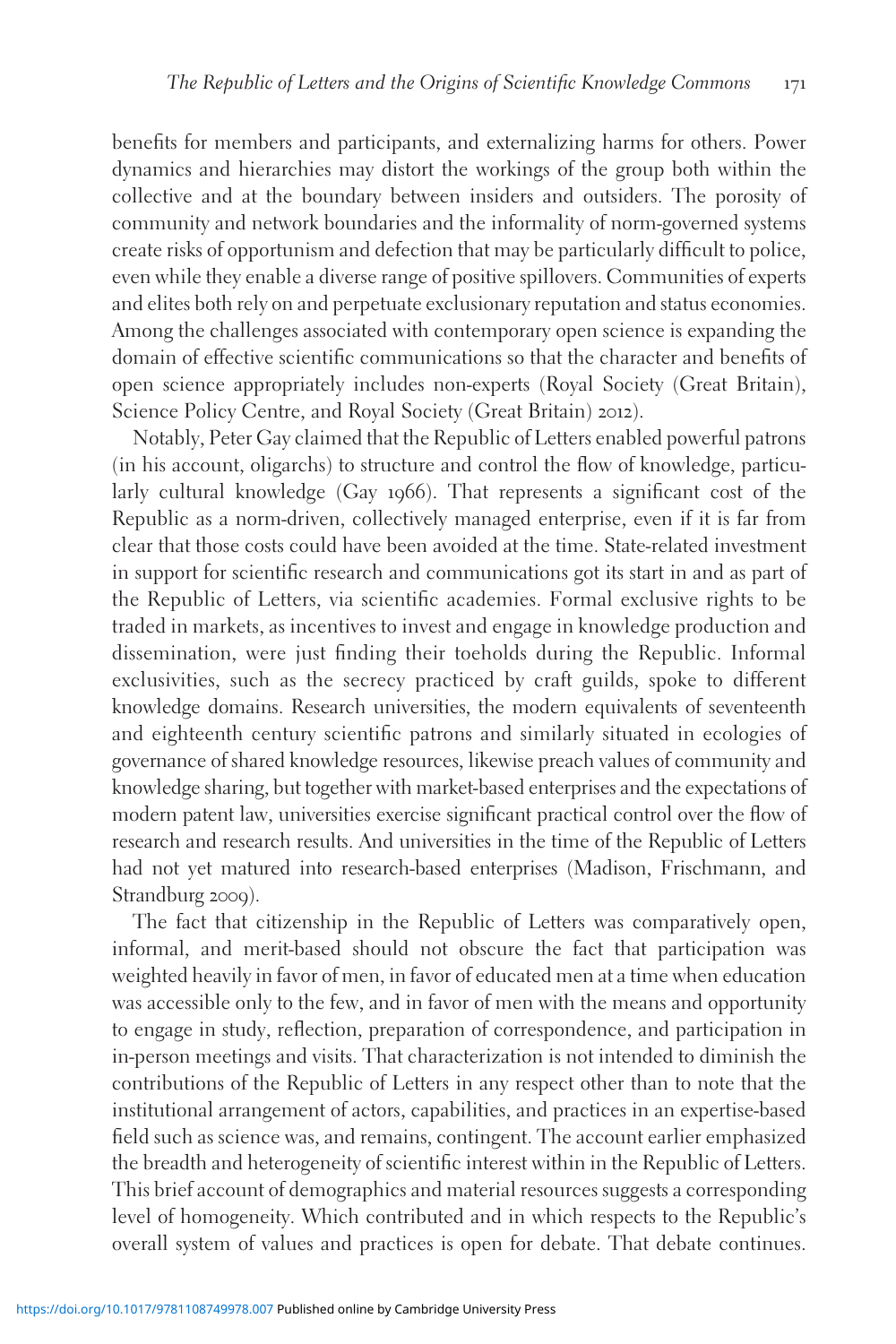Modern practices of citizen science and substitution of "peer produced" industrial goods for firm-based production prompt examination of essentially identical questions of who participates and how, and with what results (Benkler 2017).

#### 6.4 the private origins of the republic of letters

"Privacy" grounded in information about a person appears not to be part of the Republic of Letters as knowledge commons governance. One might examine scientists' letters themselves for indications that some of their contents were to be marked off as "private" and others as "public" or shareable, but on the whole, that sort of evidence is not present (Atkinson 1999). The style and content of the material products of the Republic of Letters is highly consistent with the era's emphasis on politeness and civility. While the letters themselves were far more conversational in style and character than modern propositional scientific articles, the contents were stylized and ritualized to align with the normative ambitions of the age.

Yet privacy interests and practices in material forms played key parts in the construction of the Republic of Letters. Letters themselves were sealed to protect their contents from disclosure other than to their intended recipients. But in the context of the Republic, letters were not intended to transmit intimate or possibly objectionable or unformed thoughts, as modern letter writing sometimes does. Letters to periodicals were intended to be adapted for publication. Writers of letters to other individuals expected their contents to become part of the circulating corpus of scientific knowledge. The physical spaces of private activity played the sorts of roles in the Republic of Letters that their counterpart spaces play today. Scientists conducted observations and prepared letters and manuscripts in private laboratories, libraries, and personal studies.

The most significant private resource developed and shared in the Republic of Letters was immaterial: the habit of personal and private thought and reflection that formed the practice of public reason and the style of objective disagreement and disputation for which the Republic of Letters was celebrated. The private resource in question was epistemological and conceptual, rather than material. It began in the mind of individual citizens of the Republic. It was materialized through the letters themselves. Via the circulation of print, what was necessarily an individual's capacity for reasoned analysis became a collectively managed, shared resource. What we would today call private scientific thought, the Baconian style and strategy, became a public good. The Republic of Letters emerged from the minds as well as the hands of its individual practitioners.

The pivotal character in this development, explaining both the problem and his understanding of the solution, was Immanuel Kant. The challenge was freedom itself, as in humankind's release from its self-incurred immaturity, "the inability to use one's own understanding without the guidance of another" (Kant 1996). Kant identified enlightenment with the process of thinking for oneself, employing and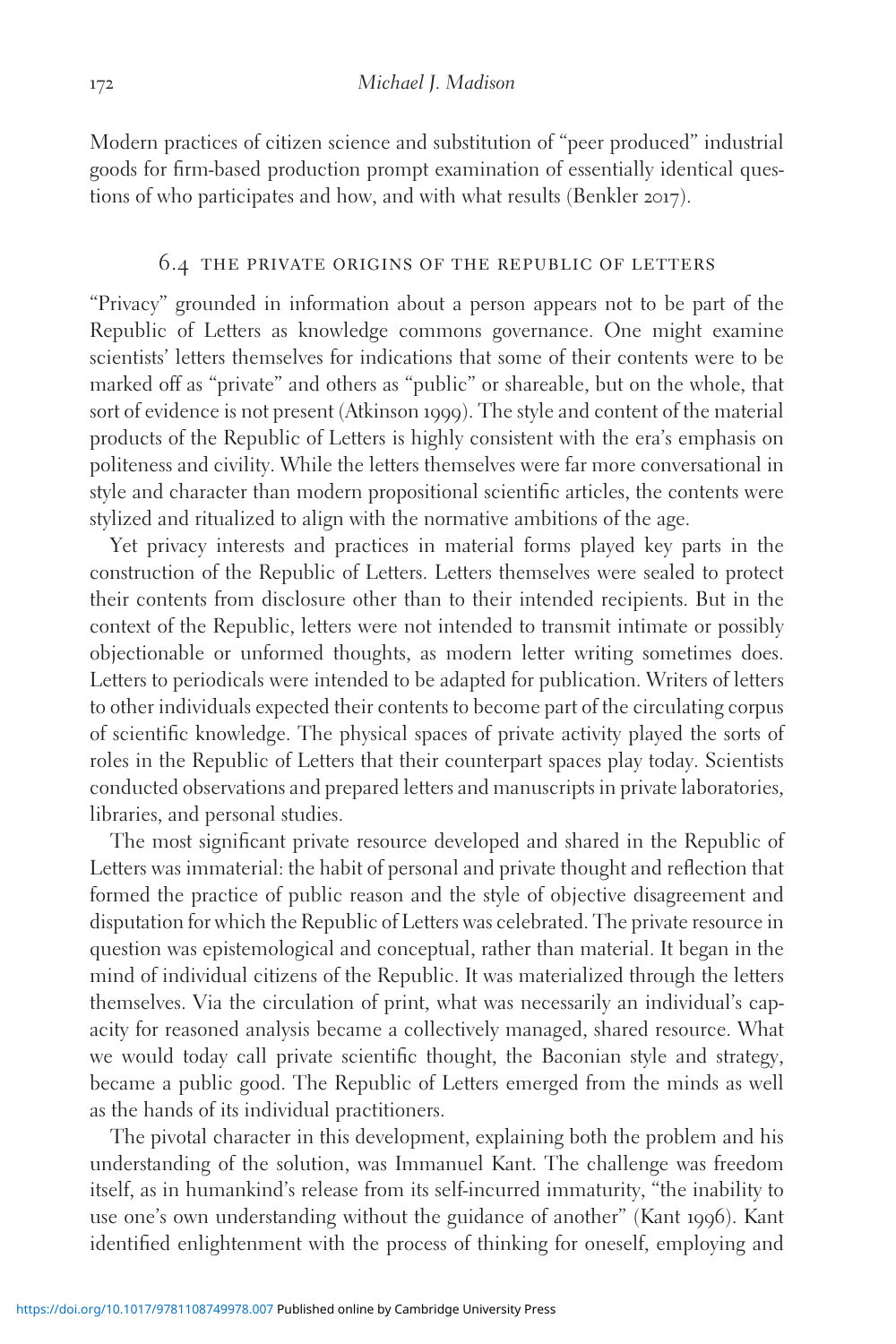relying on one's own intellectual capacities in determining what to believe and how to act. In the essay "What is Enlightenment?," published in 1785, Kant described what he described as the distinction between "public" reason and "private" reason (Kant 1996). The "private" use of reason, in Kant's framing, consisted of the activities and contributions of individuals acting in their capacities as agents or officers of the state, or the military service, or the church. To protect the interests of the community of which the individual was a part, the state could, Kant believed, legitimately restrain the exercise of that "private" faculty. By contrast, the "public" use of reason was the capacity of individuals to think for themselves, without being bound by accepted historical authorities, inherited learning, or patterns of thought – or, in short, enlightenment. As to individuals using those faculties, the state could not legitimately censor "public" communications.

But enlightenment itself required community, and a community of a particularly new sort: a universal community, one not defined by institutional hierarchy, role, and domination, circumscribed locally or territorially. When Kant wrote that "the public should enlighten itself," he anticipated a community with open participation. And when he wrote, "[b]y the public's use of one's reason I understand the use which a person makes of it as a scholar before the reading public," thinking for themselves, communicating in their own names, and engaging in dialogue with other learned men, as their peers, Kant had in mind the Republic of Letters (Chartier 1991).

In sum, Kant suggested that the practices of the Republic of Letters evidenced the conversion of what in modern terms would be considered private thought into a collectively produced public resource, a resource defined philosophically and epistemologically rather than materially. And that public resource was itself both a critical contribution to and product of the Republic of Letters. It was the power to reason independently, with others.

The link between Kant's work and the Republic of Letters was highlighted when Kant's argument became the foundation for Habermas's concept of the "public sphere": a kind of publicness that Habermas argued came into being at the end of the seventeenth and beginning of the eighteenth centuries in Europe (Habermas 1989) and that was specifically associated with the emergence of public science with respect to both scholarship and industrial application (Stewart 1992; Jacob 1997; Mokyr 2017). Habermas defined the public sphere as private individuals coming together to make a public use of their reason via periodicals and the medium of print, and via salons and other social organizations. Habermas argued that until the era of the Republic of Letters, a conception of publicness as reasoned debate open to all literally did not exist – even if it was limited to learned society rather than to "the public" as a whole. Outside of the institutions of the state and the church, individuals did not have the political freedom, the conceptual tools, or the material devices to engage in reasoned analysis of their worlds (the Baconian point), to believe that they could and should share that analysis with others (the Kantian point), or to be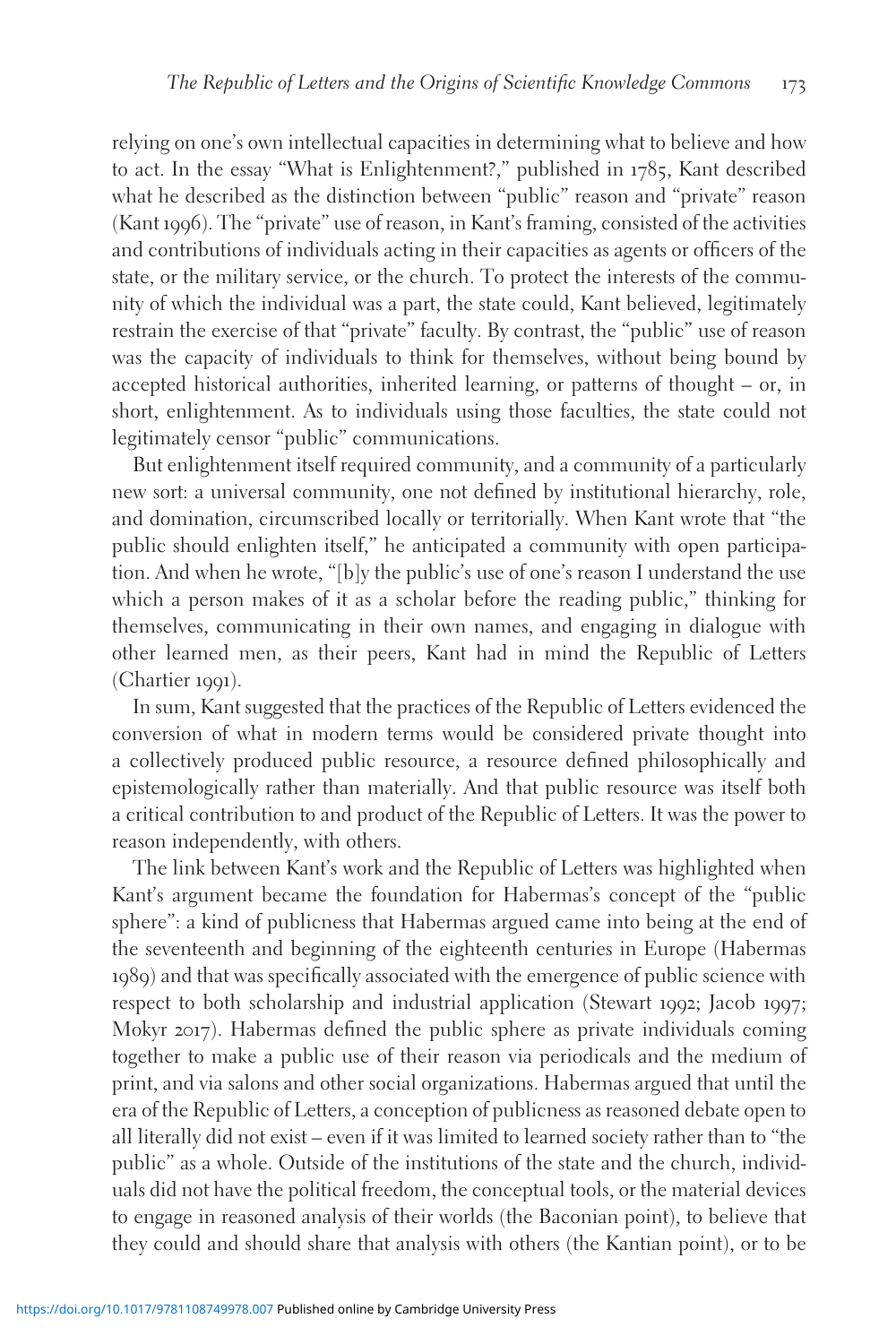able to actively take steps to construct the boundaries and links that developed between private thought and behavior and a construct of the public (Habermas' conclusion).

Private thought and reflection independent of the legacy institutions of state and society, or what Kant framed as "public" reason, therefore both supplied and was the product of the shared immaterial and material knowledge of the Republic of Letters. Private reflection was infrastructure, in the sense that it enabled virtually all of what followed via public circulation of scientific material, but private reflection, as infrastructure, was also the product of public circulation of scientific material. This is the sense in which the Republic of Letters constituted itself, as an identity, as a collective, and as a set of practices. It is also the sense in which private thought and reflection contributed and constituted a key Republic of Letters resource (Kuchar and Dekker 2021).

A brief schematic description of the respective roles of the private and the public in practice, moving up and down the register of personal and collaborative or shared activity, makes the point more concrete. The description evokes the earlier reference to how communications theory itself may explain certain features of the social dilemmas present.

To begin with, a citizen of the Republic had to learn and adopt an epistemological stance for himself relative to empiricism (his ability to learn new things about the world, for himself) and relative to the communitarian norms of the collective (his duty to share his work with friends, as colleagues and peers). This would be an act of learning, in which collective, shared knowledge would become personalized and privatized in the mind, and the act of the individual. Those acts would be combined with the related acts of interpreting and applying for himself related propositional knowledge and tacit or uncodified knowledge about particular scientific work. Conversing with a visitor or reading a letter from a correspondent, this citizen would form judgments about the character and reputation of the person, the character of the person's correspondents, the nature of the questions being considered, the state of related work being done by others, and what steps to take next.

These judgments would, in turn, form the basis of that citizen's own next acts and correspondence (Goldgar 1995), combining his private reaction to and reflection on what he had learned with his own collecting, observing, experimenting, and interpreting. The documented version, in public circulation, would prompt the next round of reaction, reflection, documentation, and circulation of material by others.

Material objects thus served critical roles in scaling the knowledge collective of the Republic of Letters up from the individual to the group, and then back down again. Those documents were books, letters, and their derivatives, such as news, extracts, and abstracts, which appeared in journals. Narratives were often accompanied by attachments and appendices in the form of drawings, diagrams, and tables (van Miert 2013). This latter category of material is particularly interesting in the context of the circulation and expansion of private reflection into public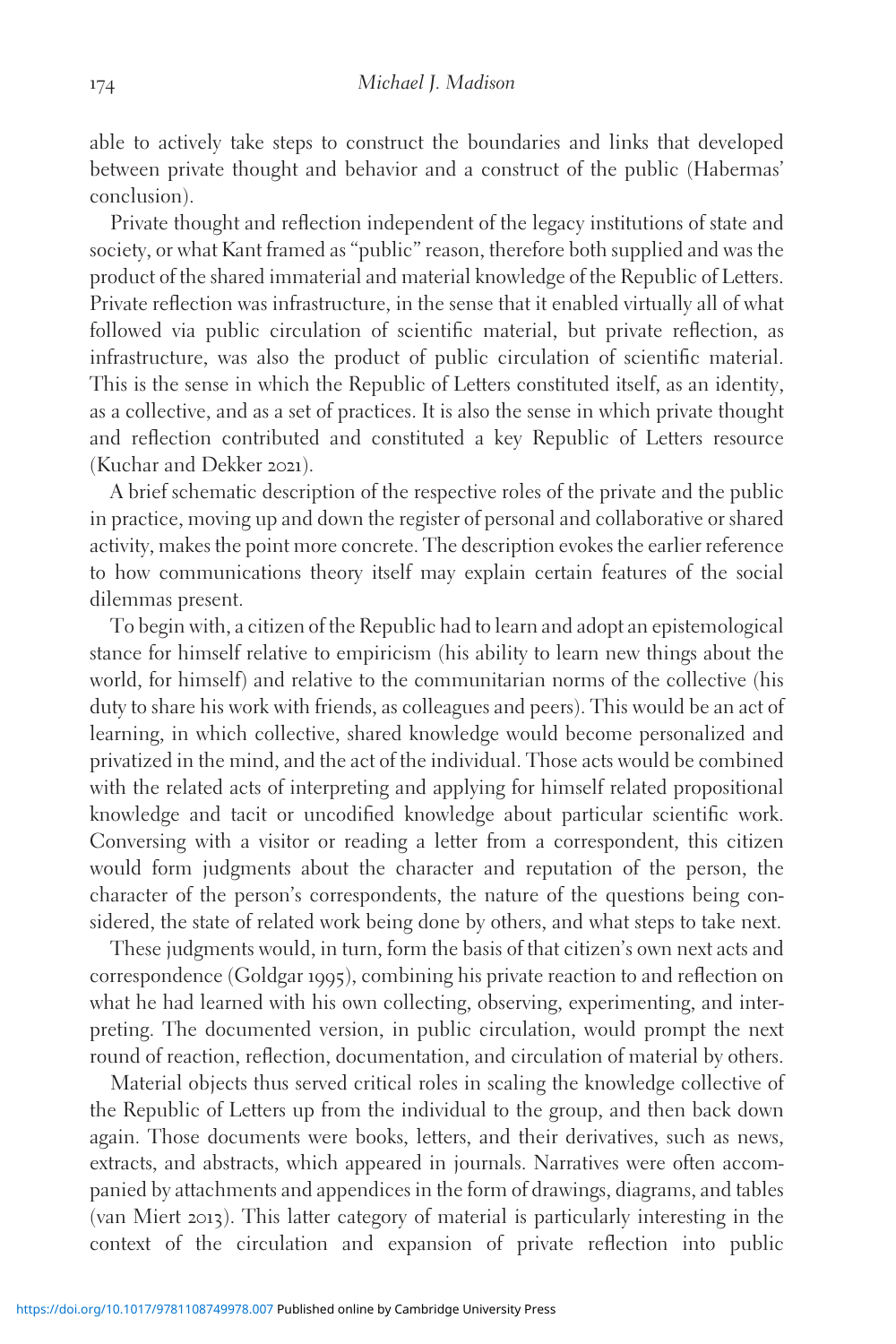infrastructure. Bruno Latour refers to these printed representations of immaterial knowledge "things" as "immutable mobiles," because they simultaneously document and simplify individual engagement with nature as they circulate, permitting the exercise of faculties of collective acceptance and skepticism (Latour 1986). This is an important cognitive add-on to standard arguments about the significance of print to the development of science. The printed letter form served as both the medium of personal knowledge codification and transmission – the technological mechanism that documented solitary reflection and communicated trustworthiness in the person to the recipient and to the collective, so important to the Republic of Letters – as well as the means by which science eventually became objective and durable at scale, independent of the person.

# 6.5 modern implications

The study of the Republic of Letters as knowledge commons reveals three noteworthy modern implications. The first has to do with the character and utility of the knowledge commons framework itself. This case study suggests some noteworthy strengths and weaknesses. The second has to do with the Republic of Letters and its early scientific community as knowledge commons governance. Careful examination of the Republic and its shared resources link certain existing lines of research more closely that they may have been linked previously, indicating some new directions for further examination of scientific practice. The third has to do with open science.

#### 6.5.1 The Future of the Knowledge Commons Framework

The knowledge commons framework has been described from the beginning as a research device, a heuristic akin to Ostrom's IAD framework for collecting data in a structured and systematic way (Madison, Frischmann, and Strandburg 2010). Theorizing and modeling of knowledge commons have been deferred, and the framework is not intended to be used as a set of rules or guidelines for constructing viable or successful knowledge commons governance.

Nevertheless, given the conceptual affinities between the knowledge commons framework and the IAD framework (Ostrom 1990), it has been difficult for many to avoid the instinct that Ostrom's guidelines for successful commons practice ought to inform application of the knowledge commons framework. Noteworthy among those guidelines are the ideas that successful commons requires a well-bounded community with a clear consumption pattern relative to the resource at hand, and that the community ought to have well-managed systems for monitoring consumption and for disciplining inappropriate behavior. The knowledge commons framework itself directs researchers to identify and evaluate systems of boundary management, resource monitoring, and discipline.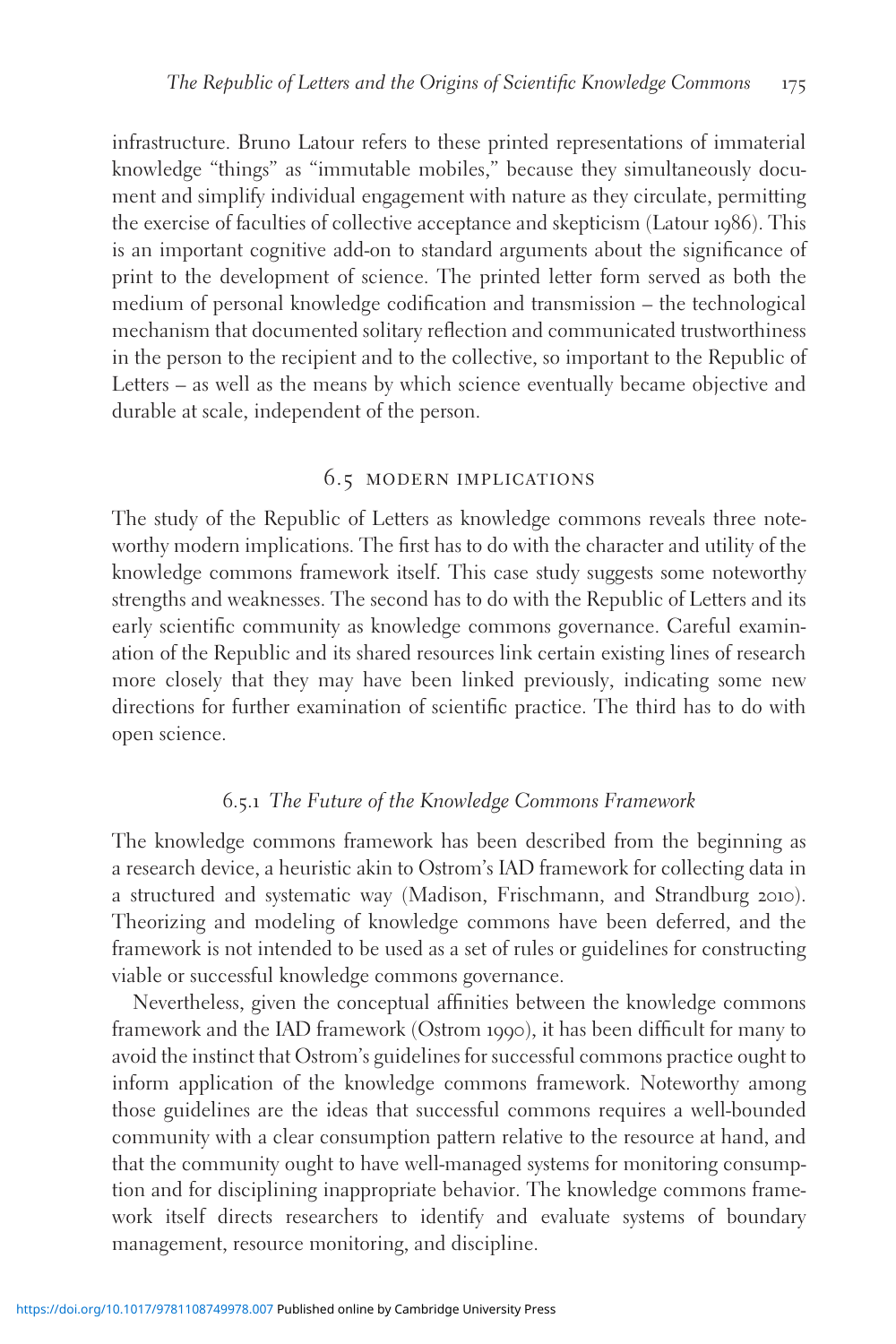For legal scholars drawn to Ostrom's vision in knowledge-based settings, the instinct to define the scope of commons governance with relative specificity are echoed in research on social norms and property management, which indicates that community self-governance is likely to be effective (welfare-maximizing, in economic terms) only in small, close-knit, relatively homogenous collectives (Darling and Perzanowski 2017; Oliar and Sprigman 2008).

Against that background, the Republic of Letters disappoints. It did not constitute a well-bounded membership community, it had few shared mechanisms for monitoring resource production and consumption, and its disciplinary practices relied as much or more on implicit appeals to the shared values of civility and publicness as on explicit dispute resolution processes. The open-endedness of the Republic of Letters explains, in part, the appeal of metaphors drawn from exclusivity-based market exchange (the Republic of Letters as a market of and for ideas (Grafton 2008)), anachronistic though that metaphor obviously is. The anachronism is telling: the Republic of Letters emerged at a time when state institutions for knowledge production were primitive, and market-based alternatives, such as patents and copyrights, were just starting to displace guild practice.

Yet the assumption that precise boundaries are necessary to effective commons governance may be mistaken. The search for boundaries and boundedness is necessary and appropriate, because only via the search can researchers determine the relevance of the results across different cases and contexts. Earlier work applying the knowledge commons framework suggested the utility of the framework to atypical cases of knowledge commons (Frischmann, Madison, and Strandburg 2014a). Those cases indicate that knowledge commons governance may flourish even in the absence of features that might, in other settings, be deemed essentially necessary, such as firm boundaries, and systems for monitoring and disciplining resource over-consumption. The case of the Republic of Letters affirms that finding, and in doing so it affirms the core insight motivating knowledge commons research: governance systems for shared resources are best understood via nuanced understanding of the social dilemmas to which they relate. Earlier, the chapter explained the insufficiency of the "tragedy of the commons" metaphor to describe social dilemmas concerning knowledge and information resources. Relevant social dilemmas for knowledge commons tend to collect around ideas of collaborative participation and contribution, as well as or as alternatives to production.

The knowledge commons framework has not, however, emphasized sufficiently the roles that shared conceptual infrastructures can play in knowledge commons, as they do in the Republic of Letters. Many infrastructural resources are governed as commons, not in the sense that Ostrom's work documented commons governance that solved tragic commons dilemmas, but in the sense that the legal scholar Carol Rose described shared material resources, such as roads, as "the more the merrier" settings, where the social benefits of shared access multiply as more and more people use the resource. Maximizing social value in that setting justifies governance via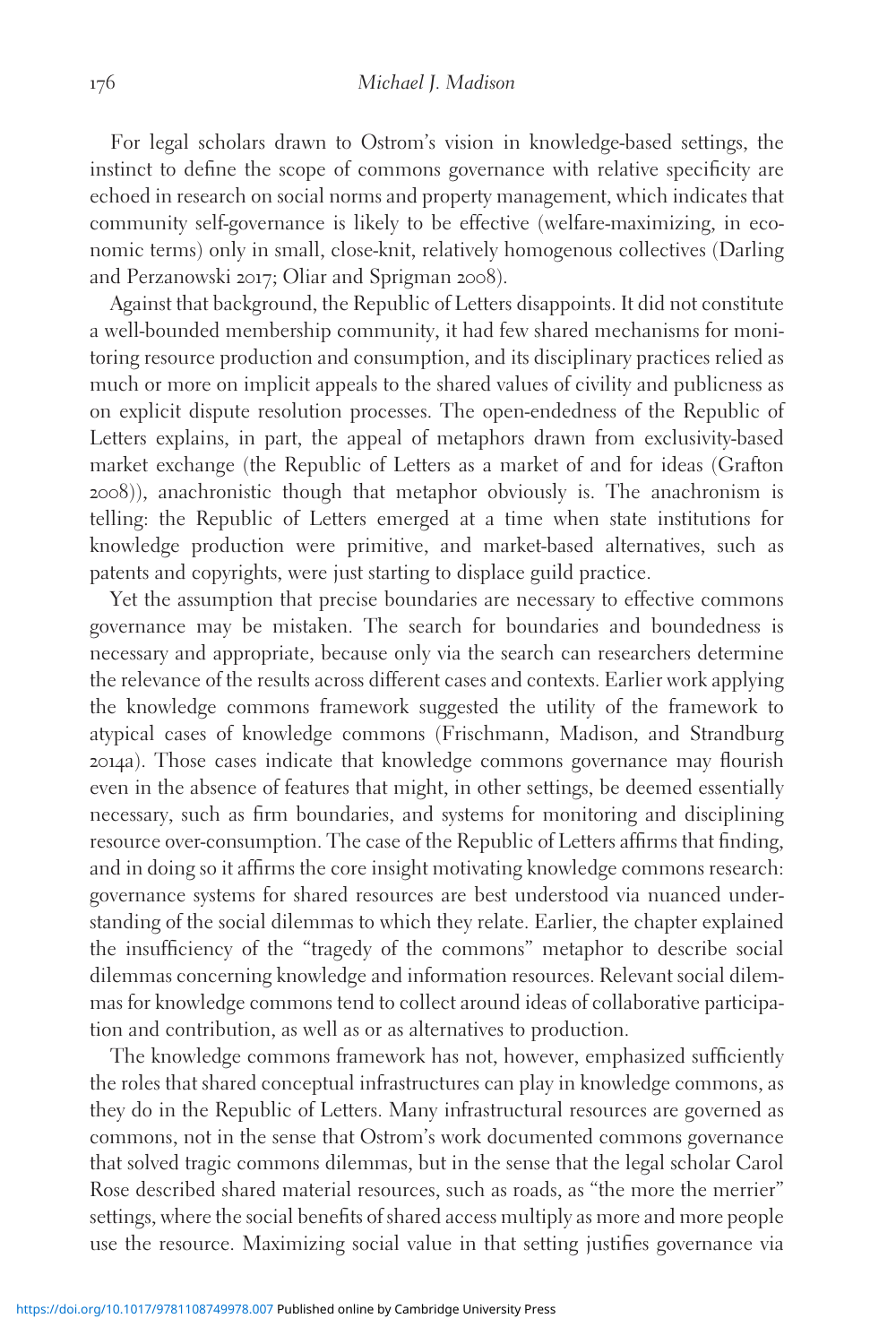commons mechanisms (Rose 1986; Frischmann 2012). The Republic of Letters should be characterized as both having relied on shared infrastructural resources, particularly the epistemological developments described in the last section, and having produced shared infrastructural resources, in the form of scientific community as a social fact.

### 6.5.2 The Future of the Republic and the Organization of Science

The institutional evolution of scientific research and scientific communities continued after the end of the Republic of Letters and continues today. The evolution of organizational pathways signified by and in some respects initiated during the Republic of Letters is well-known. Learned societies and academic journals coevolved with research universities and scientific specializations through the eighteenth and nineteenth centuries. Funding mechanisms took on a more complex and diverse character, as patronage systems and private sponsorship even inside universities were eventually displaced by formal state support (outside the United States) and by blends of state support and philanthropy (in the United States). The practice of scientific research in the later nineteenth century distinguished between basic and applied research, the former practiced largely in universities and research institutes, and the latter practiced in industrial research and development organizations. Norms of civility were gradually displaced by ever-more-formal systems of peer review as a mechanism for ensuring trust and objectivity in scientific results.

The knowledge commons framework should remain a useful tool for diagnosing problems and institutional solutions with respect to the evolution of social dilemmas in different aspects of scientific research, and in particular questions of what is "inside" selfgoverned scientific communities and what is "outside," possibly governed differently. The research university is one particularly fruitful case (Madison, Frischmann, and Strandburg 2009). It offers a powerful illustration of polycentricity and the interweaving of multiple governance systems at different organizational levels, for different purposes.

Evolution of shared values and conceptual frameworks has proceeded differently, and some would say has proceeded with less variation over time and across institutional settings. Robert Merton and Michael Polanyi each proffered essentially universal accounts of the norms of open, objective, and communitarian scientific research (Merton 1942; Polanyi 1962). Constructivist accounts of science, by scholars including Thomas Kuhn, Bruno Latour, and Etienne Wenger focused instead on the variability of social and material conditions underlying scientific production (Latour and Woolgar 1986; Wenger 2010; Kuhn 2012). Latour in particular was sensitive to the social and material implications of the changing epistemological foundations of scientific research that the Republic of Letters embodied. Wenger shifted the analytic lens from an idealized community of openness to a pragmatic community of shared practice. One implication of this study is that researchers using the knowledge commons framework should excavate shared knowledge resources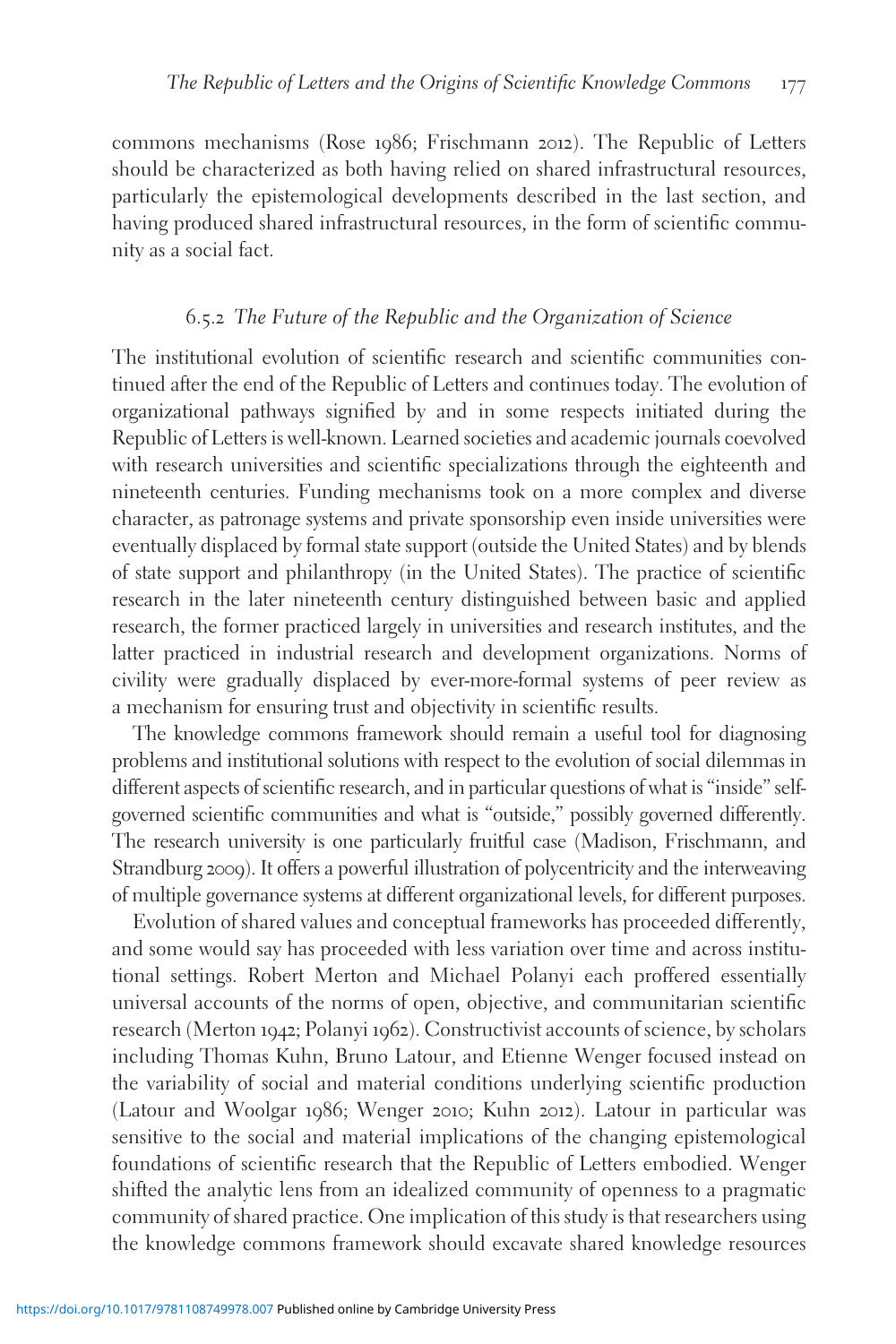down to the level of the mind of the individual researcher. The work of Kuhn, Latour, and Wenger offers different ways to link the results of that excavation to the specifics of scientific practice. Science may be normatively public, but the idea of the private is embodied in multiple models of scientific behavior. Further research may disclose others, in the new light of knowledge commons.

#### 6.5.3 Open Science Reconsidered

A final implication of the study of the Republic of Letters builds on that note about the changing embodiments of public and private interests in scientific knowledge commons. Open science, the modern combination of technologies, funding strategies, and publication systems in which the chapter situated its interest in the Republic of Letters, is likewise concerned with appropriate blends of public and private interests. An implication of the present work is that the contemporary meanings and significance of those terms may differ from their importance historically. The practical embodiments operate at both explicit and tacit layers and polycentric organizational and institutional settings.

To modern ears, the interwoven ideas of public and private often connote sectoral settings. Public interest is identified with the state, and with the intuition that the institutions of the state are designed to enact and support the interests of the public as a whole, as a collective. Private interest and private actors are non-state-related. They draw their foundations and legitimacy from law, either as entities or as individuals, but law codifies their capacity for acting as they wish, for their own benefit or for others'. The modern concept of privacy enforces a set of norms that partly protects the second group of interests (private actors) from overreaching by the first (the state, and the collective) and that partly protects members of the second group from overreaching by other members.

As applied to modern knowledge and information production, that syntax is often translated concretely into a set of specific concerns relevant to governance questions. Those questions include the extent to which knowledge and information resources should be governed as private resources or private goods: patents, or copyrights. Open means public, and public means open, and idealized. Private means the market, and privacy as such means personal. Each governance strategy, whether public or private, may be understood in relation to corresponding social dilemmas.

The implications of the study of the Republic of Letters, drawing on the summary earlier of Kant's writing about science and public and private uses of reason, is that this syntax and the accompanying concepts and practices are, like the material conditions of scientific practice, porous and changeable. The immaterial goals and values of science may change with the organizational settings of science but not necessarily at the same pace or in the same direction. The question for open science today is in part the boundary between presumptively open scientific research shared in the research setting, and presumptively private scientific research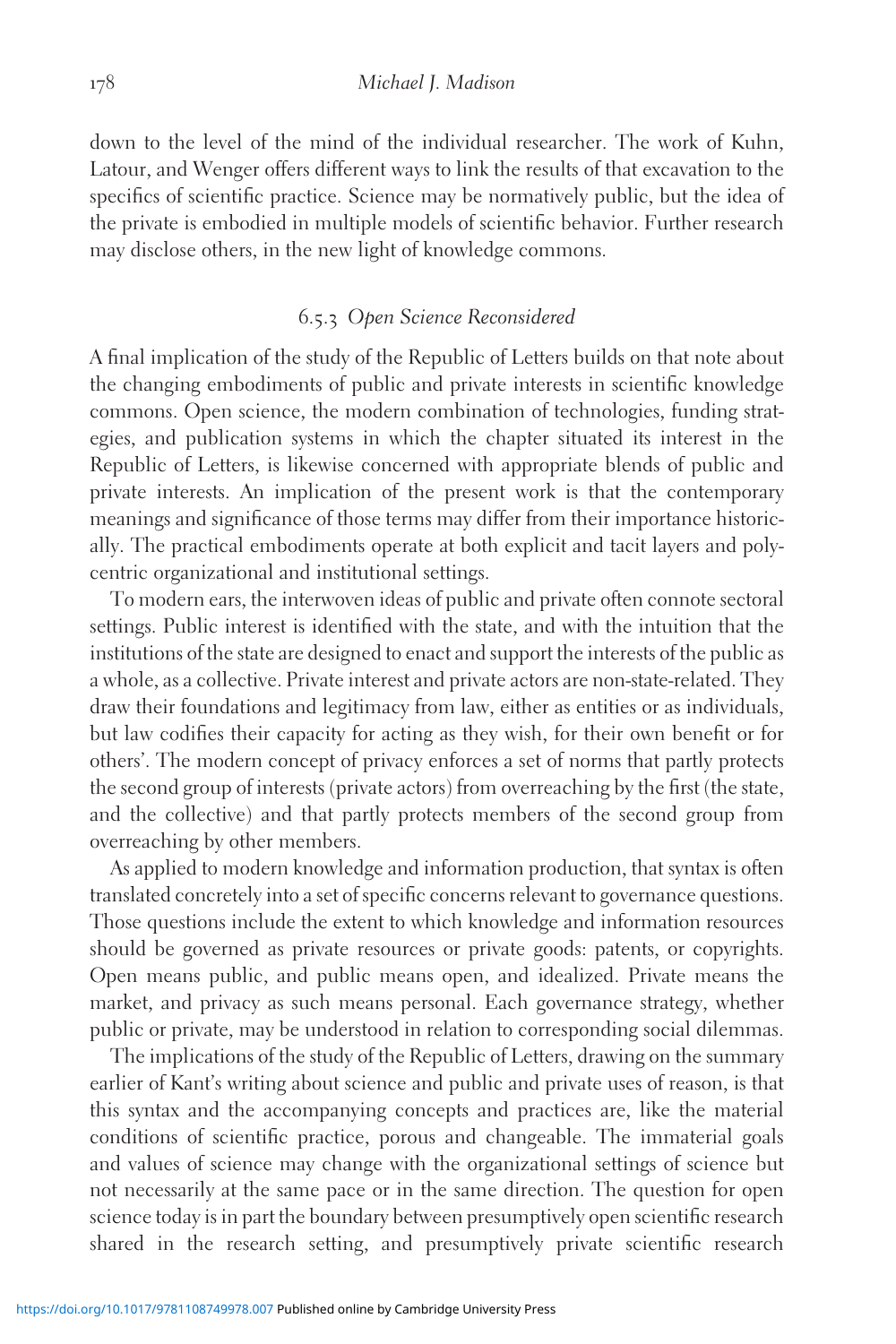disclosed via systems of exclusive right – technology transfer practices, encoding patent law and market expectations. Can open science move that boundary more in the direction of public and open access and impact? In part that is a question of materiality and organizational design. The Republic of Letters suggests that it is also a question of immateriality and the syntax of shared values.

The Republic of Letters operated as a set of norms pulling scientific knowledge out of the mind, the library, and the laboratory and into a shared collective setting. Kant (and later Habermas) called this practice the "public" use of reason. Patent law, today, is the counterpart institution, "pulling" scientific research out of the university laboratory and into the marketplace (Frischmann 2009). The "pull" is from the construct that today we call public to the construct that today we call private. These are different governance systems relating to overlapping but distinct social dilemmas.

Fully modernizing the material and conceptual apparatus of scientific research to achieve the hoped-for benefits of open science suggests recasting at least some of those public and private constructs. One possible pathway forward is recalibrating the conceptual foundations of the major organizations of scientific research – research universities themselves – as to both the social dilemmas they embody and the governance strategies they advance. As universities have matured over the last 100 years, and especially since World War II, they have gotten ever more enmeshed in the rhetoric and practice of intellectual property as a governance solution to one set of university-related social dilemmas – to wit, how to maximize the social benefit associated with university-based scientific research funded by the public sector?

That boundary between public and private, in short, is defined today by a governance solution (intellectual property) to a social dilemma (public access to scientific research results). That solution has become the very thing that some argue needs to be displaced, going forward, to realize the ambitions of open science (Madison 2019). A governance strategy that addressed one social dilemma has generated another social dilemma. The system is, in a word, dynamic. The implication of the present study is not that open science justifies a return to the conceptual framework observed beneath the Republic of Letters, let alone to Kant, or Habermas. Instead, the implication is this: the way forward need not depend on the terms on which the social dilemmas of research science have proceeded historically. The concepts of publicness, private interest, and privacy are tools with which the resources, collectives, and rules of governance may be both stabilized and reconstituted in new material settings. One scholar describing the potential for economic impact associated with twenty-first century science refers to the enterprise as the "new invisible college," explicitly invoking a metaphor for scientific collaboration that may have predated the Republic of Letters (Wagner 2008). In open science, analysis and advocacy should focus on the character of relevant governance relationships and on boundary construction and boundary management – what is inside and what is outside; how different governance institutions are linked to one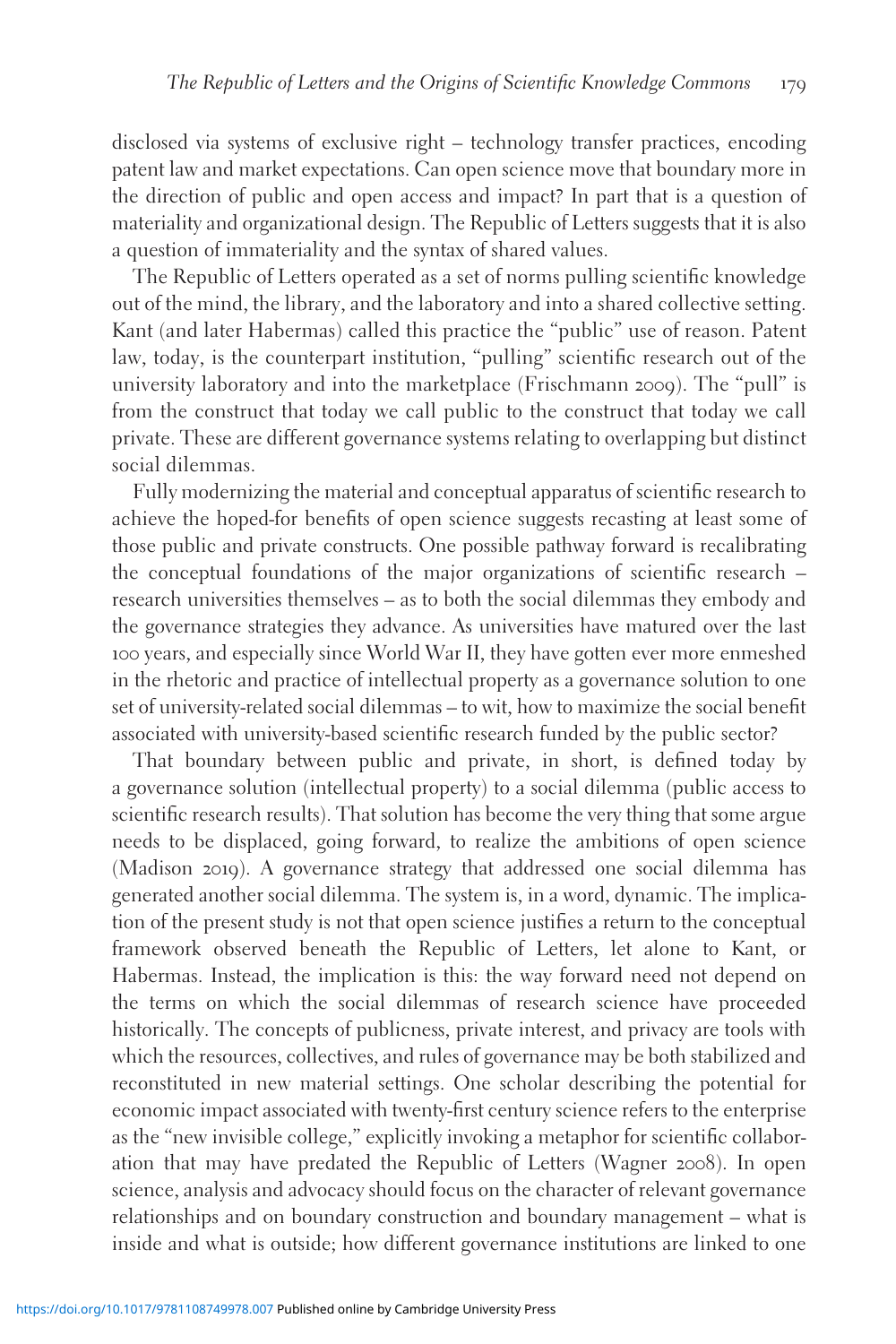another; what (and who) is infrastructure and what is application – rather than solely on the science itself, as an object. Governance may produce publicness and privateness, not simply manage them.

# 6.6 conclusion

This chapter has extended the knowledge commons research framework to an early historical case of scientific research: the Republic of Letters, an extended communications network of scientists that flourished across Europe in the sixteenth, seventeenth, and eighteenth centuries. The defining character of the Republic was its normative emphasis on public dissemination of scientific knowledge via both formal and informal communications networks, including circulation of books and letters, the production of early scientific journals, and face to face conversation.

The chapter draws particular attention to the role of private interests and private research in the production ofthe Republic's shared publicness and collective of scientific knowledge. The Republic of Letters was characterized by early forms of the personal and private reason at the level of and in the mind of the individual scientist, which had to be shared via communications and communication networks to form the publicly shared epistemological infrastructure of modern science. The chapter links those practices to Kantian philosophy, which explains the significance of shared private contributions and private reason in the context of community-based scientific knowledge governance.

The concept of private reason as a shareable knowledge resource in knowledge commons terms is new. For modern scientific knowledge production, which is concerned in many respects with the concept of open science, the chapter suggests that attention to openness must always be tempered by the fact that openness may depend on critical if sometimes concealed personal and private resources.

#### **REFERENCES**

- Anderson, Benedict R. O'G. 1983. Imagined Communities: Reflections on the Origin and Spread of Nationalism. London: Verso.
- Atkinson, Dwight. 1999. Scientific Discourse in Sociohistorical Context: The Philosophical Transactions of the Royal Society of London, 1675–1975. Rhetoric, Knowledge, and Society. Mahwah, NJ: L. Erlbaum Associates.
- Baldwin, Melinda. 2017. "In Referees We Trust?" Physics Today 70 (2): 44-49. [https://doi.org](https://doi.org/10.1063/PT.3.3463)  $/10.1063/PT.3.3463.$  $/10.1063/PT.3.3463.$  $/10.1063/PT.3.3463.$
- 2018. "Scientific Autonomy, Public Accountability, and the Rise of 'Peer Review' in the Cold War United States." Isis 109 (3): 538–558. [https://doi.org/](https://doi.org/10.1086/700070)10.1086/700070.
- Benkler, Yochai. 2017. "Law, Innovation, and Collaboration in Networked Economy and Society." Annual Review of Law and Social Science 13 (1): 231–250. [https://doi.org/](https://doi.org/10.1146/annurev-lawsocsci-110316113340)10.1146 [/annurev-lawsocsci-](https://doi.org/10.1146/annurev-lawsocsci-110316113340)110316–113340.
- Biagioli, Mario. 1989. "The Social Status of Italian Mathematicians, 1450–1600." History of Science 27 (1): 41-95. https://doi.org/10.1177/[007327538902700102](https://doi.org/10.1177/007327538902700102).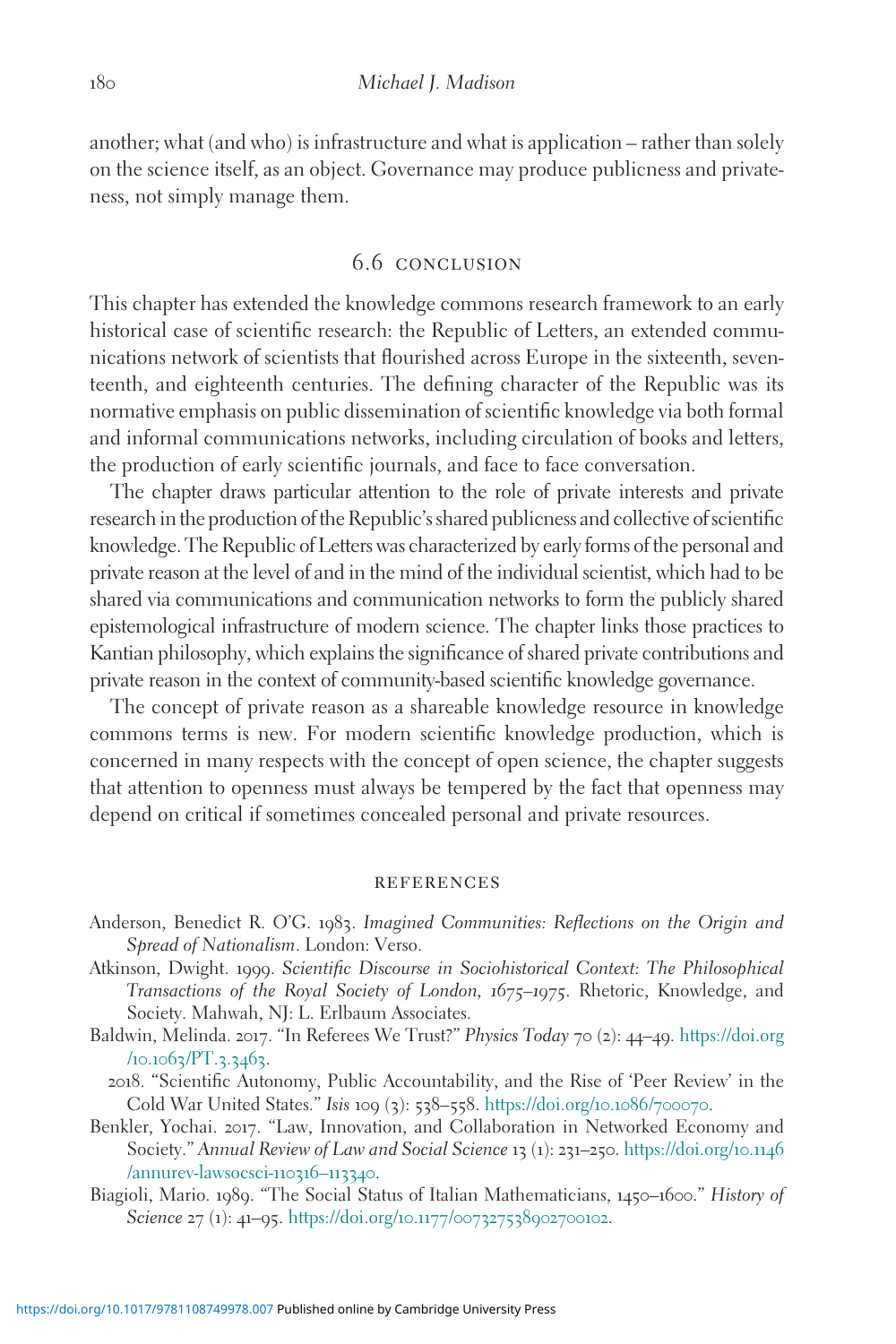- 1990. "Galileo's System of Patronage." History of Science 28 (1): 1–62. [https://doi.org/](https://doi.org/10.1177/007327539002800101)10.1177 /[007327539002800101](https://doi.org/10.1177/007327539002800101).
- Blair, Ann. 2010. Too Much to Know: Managing Scholarly Information before the Modern Age. New Haven: Yale University Press.
- Borgman, Christine L. 2015. Big Data, Little Data, No Data: Scholarship in the Networked World. Cambridge, MA: MIT Press.
- Brockliss, L. W. B. 2002. Calvet's Web: Enlightenment and the Republic of Letters in Eighteenth-Century France. Oxford: Oxford University Press.
- Brown, John Seely and Paul Duguid. 1991. "Organizational Learning and Communities-of-Practice: Toward a Unified View of Working, Learning, and Innovation." Organization Science 2 (1): 40–57. [https://doi.org/](https://doi.org/10.1287/orsc.2.1.40)10.1287/orsc.2.1.40.

2000. The Social Life of Information. Boston: Harvard Business School Press.

- Burke, Peter. 2012. "The Republic of Letters as a Communication System." Media History 18 (3–4): 395–407. [https://doi.org/](https://doi.org/10.1080/13688804.2012.721956)10.1080/13688804.2012.721956.
- Chartier, Roger. 1991. The Cultural Origins of the French Revolution. Translated by Lydia G. Cochrane. Durham: Duke University Press.
- Darling, Kate and Aaron Perzanowski, eds. 2017. Creativity without Law: Challenging the Assumptions of Intellectual Property. New York: NYU Press.
- Darnton, Robert. 2003. George Washington's False Teeth: An Unconventional Guide to the Eighteenth Century. New York: W. W. Norton & Co.
- Daston, Lorraine. 1991. "The Ideal and Reality of the Republic of Letters in the Enlightenment." Science in Context 4 (2): 367-386. [https://doi.org/](https://doi.org/10.1017/S0269889700001010)10.1017 /S[0269889700001010](https://doi.org/10.1017/S0269889700001010).
	- 1994. "Baconian Facts, Academic Civility, and the Prehistory of Objectivity." In Rethinking Objectivity, edited by Allan Megill, 37–64. Durham: Duke University Press.
- David, Paul. 2008. "The Historical Origins of 'Open Science': An Essay on Patronage, Reputation and Common Agency Contracting in the Scientific Revolution." Capitalism and Society 3 (February): 5–5. [https://doi.org/](https://doi.org/10.2202/19320213.1040)10.2202/1932–0213.1040.
- David, Paul, Matthijs den Besten, and Ralph Schroeder. 2008. "Will E-Science Be Open Science?" SIEPR Discussion Paper No. 08–10. [https://siepr.stanford.edu/research/publi](https://siepr.stanford.edu/research/publications/will-e-science-be-open-science) [cations/will-e-science-be-open-science](https://siepr.stanford.edu/research/publications/will-e-science-be-open-science).
- Dear, Peter. 1992. "From Truth to Disinterestedness in the Seventeenth Century." Social Studies of Science 22 (4): 619–631.
- DiMaggio, Paul and Walter W. Powell. 1983. "'The Iron Cage Revisited': Institutional Isomorphism and Collective Rationality in Organizational Fields." American Sociological Review 48: 147–160.
- Duguid, Paul. 2005. "'The Art of Knowing': Social and Tacit Dimensions of Knowledge and the Limits of the Community of Practice." The Information Society 21 (2): 109–118. [https://](https://doi.org/10.1080/01972240590925311) doi.org/10.1080/[01972240590925311](https://doi.org/10.1080/01972240590925311).
- Eamon, William. 1996. Science and the Secrets of Nature: Books of Secrets in Medieval and Early Modern Culture. Princeton: Princeton University Press.
- Eden, Kathy. 2001. Friends Hold All Things in Common: Tradition, Intellectual Property, and the Adages of Erasmus. New Haven: Yale University Press.
- Frischmann, Brett M. 2009. "The Pull of Patents." Fordham Law Review 77 (5): 2143–2167. 2012. Infrastructure: The Social Value of Shared Resources. New York: Oxford University Press.
- Frischmann, Brett M., Michael J. Madison, and Katherine J. Strandburg. 2014a. "Governing Knowledge Commons." In Governing Knowledge Commons, edited by Brett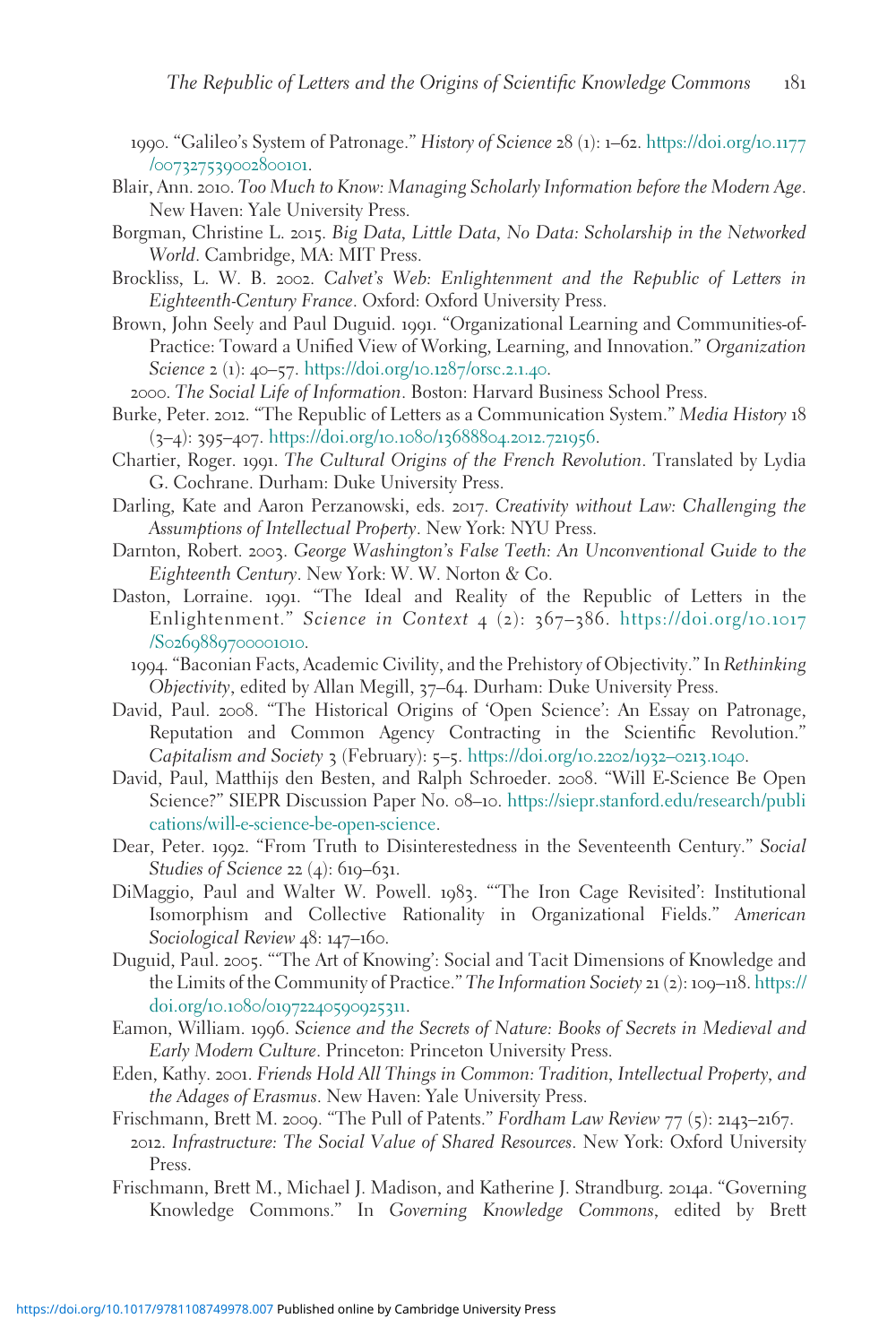M. Frischmann, Michael J. Madison, and Katherine J. Strandburg, 1–43. New York: Oxford University Press.

- Frischmann, Brett M., Michael J. Madison, and Katherine J. Strandburg, eds. 2014b. Governing Knowledge Commons. Oxford; New York: Oxford University Press.
- Fumaroli, Marc. 1988. "The Republic of Letters." Diogenes 36 (143): 129–152. [https://doi.org/](https://doi.org/10.1177/039219218803614307)10 .1177/[039219218803614307](https://doi.org/10.1177/039219218803614307).
	- 2018. The Republic of Letters. Translated by Lara Vergnaud. New Haven: Yale University Press.
- Gay, Peter. 1966. The Enlightenment: An Interpretation. Volume 2: The Science of Freedom. New York: W W Norton & Co.
- Geison, Gerald L. 2014. Private Science of Louis Pasteur. Princeton: Princeton University Press.
- Goldgar, Anne. 1995. Impolite Learning: Conduct and Community in the Republic of Letters, 1689–1750. New Haven: Yale University Press.
- Goodman, Dena. 1996. The Republic of Letters: A Cultural History of the French Enlightenment. Ithaca: Cornell University Press.
- Grafton, Anthony. 2008. "A Sketch Map of a Lost Continent: The Republic of Letters." Republics of Letters 1 (1). [https://arcade.stanford.edu/rofl/sketch-map-lost-continent](https://arcade.stanford.edu/rofl/sketch-map-lost-continent-republic-letters)[republic-letters.](https://arcade.stanford.edu/rofl/sketch-map-lost-continent-republic-letters)
	- 2009. Worlds Made by Words: Scholarship and Community in the Modern West. Cambridge: Harvard University Press.
- Greif, Avner and Joel Mokyr. 2016. "Cognitive Rules, Institutions, and Economic Growth: Douglass North and Beyond." Journal of Institutional Economics 13 (1): 25–52. [https://doi](https://doi.org/10.1017/S1744137416000370) .org/10.1017/S[1744137416000370](https://doi.org/10.1017/S1744137416000370).
- Habermas, Jürgen. 1989 [1962]. The Structural Transformation of the Public Sphere: An Inquiry into a Category of Bourgeois Society. Translated by Thomas Burger. Cambridge: The MIT Press.
- Hindley, Meredith. 2013. "Mapping the Republic of Letters." Humanities 34 (6). [www](http://www.neh.gov/humanities/2013/novemberdecember/feature/mapping-the-republic-letters) .neh.gov/humanities/2013[/novemberdecember/feature/mapping-the-republic-letters](http://www.neh.gov/humanities/2013/novemberdecember/feature/mapping-the-republic-letters).
- Hutchins, Edwin. 2000. Cognition in the Wild. Cambridge: The MIT Press.
- Jacob, Margaret C. 1997. Scientific Culture and the Making of the Industrial West. New York: Oxford University Press.
- Johns, Adrian. 2009. Piracy: The Intellectual Property Wars from Gutenberg to Gates. Chicago: University of Chicago Press.
- Kant, Immanuel. 1996 [1784]. "What Is Enlightenment?" In What Is Enlightenment? Eighteenth-Century Answers and Twentieth Century Questions, edited by James Schmidt. 58–64. Berkeley: University of California Press.
- Kelty, Christopher M. 2008. Two Bits: The Cultural Significance of Free Software. Experimental Futures. Durham: Duke University Press.
- Knorr-Cetina, K. 1999. Epistemic Cultures: How the Sciences Make Knowledge. Cambridge: Harvard University Press.
- Kuchar, Pavel and Erwin Dekker. Forthcoming. "Governing Markets as Knowledge Commons: Introduction." In Governing Markets as Knowledge Commons. Cambridge: Cambridge University Press.
- Kuhn, Thomas S. 2012 [1962]. The Structure of Scientific Revolutions. 4th ed. Chicago, IL: University of Chicago Press.
- Latour, Bruno. 1986. "Visualization and Cognition: Thinking with Eyes and Hands." In Knowledge and Society: Studies in the Sociology of Culture Past and Present: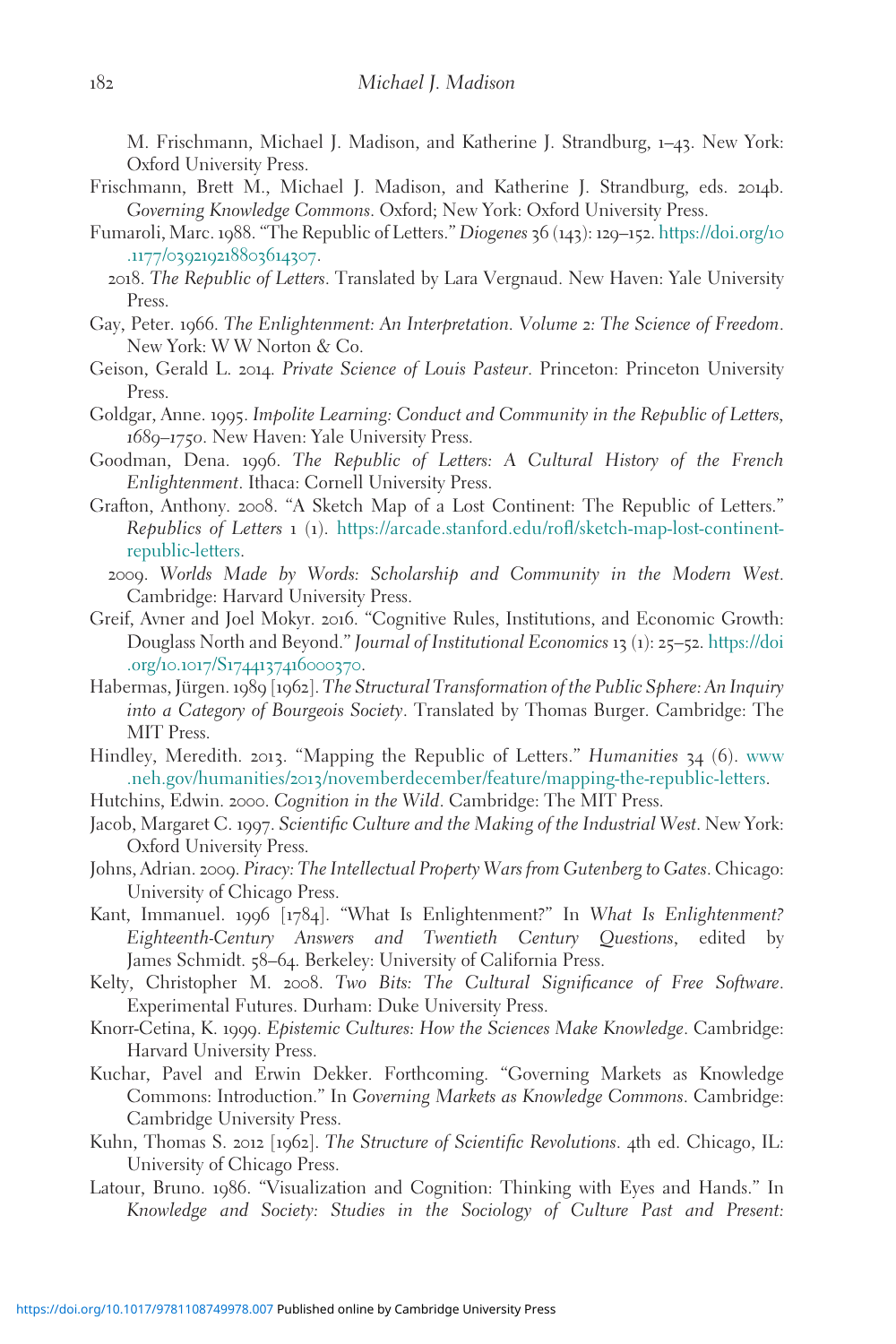A Research Annual, edited by Elizabeth Long and Henrika Kuklick, 6:1–49. Greenwich, CT: JAI Press.

- Latour, Bruno and Steve Woolgar. 1986. Laboratory Life: The Construction of Scientific Facts. Princeton: Princeton University Press.
- Long, Pamela O. 1991. "Invention, Authorship, 'Intellectual Property,' and the Origin of Patents: Notes toward a Conceptual History." Technology and Culture 32 (4): 846–84. [https://doi.org/](https://doi.org/10.2307/3106154)10.2307/3106154.
- Maclean, Ian. 2008. "The Medical Republic of Letters before the Thirty Years War." Intellectual History Review 18 (1): 15–30. https://doi.org/10.1080/[17496970701819327](https://doi.org/10.1080/17496970701819327).
- Madison, Michael J. 2014. "Commons at the Intersection of Peer Production, Citizen Science, and Big Data: Galaxy Zoo." In Governing Knowledge Commons, edited by Brett M. Frischmann, Michael J. Madison, and Katherine J. Strandburg, 209–254. New York: Oxford University Press.
	- 2019. "Data Governance and the Emerging University." In Research Handbook on Intellectual Property and Technology Transfer, edited by Jacob H. Rooksby, 364–390. Cheltenham, UK: Edward Elgar Publishers.
- Madison, Michael J., Brett M. Frischmann, and Katherine J. Strandburg. 2009. "The University as Constructed Cultural Commons." Washington University Journal of Law and Policy 30: 365-403.
	- 2010. "Constructing Commons in the Cultural Environment." Cornell Law Review 95 (4): 657–709.
- Margócsy, Dániel. 2017. "A Long History of Breakdowns: A Historiographical Review." Social Studies of Science 47 (3): 307-325. [https://doi.org/](https://doi.org/10.1177/0306312717706559)10.1177/0306312717706559.
- Merton, Robert K. 1938. "Science and the Social Order." Philosophy of Science 5 (3): 321-337.
- Merton, Robert K. 1942. "Science and Technology in a Democratic Order." Journal of Legal and Political Sociology 1: 115–126.
	- 1957. "Priorities in Scientific Discovery: A Chapter in the Sociology of Science." American Sociological Review 22 (6): 635–659.
- Miert, Dirk van, ed. 2013. Communicating Observations in Early Modern Letters (1500-1675): Epistolography and Epistemology in the Age of the Scientific Revolution. London: Warburg Institute.
- Miert, Dirk van. 2016. "What Was the Republic of Letters? A Brief Introduction to a Long History." Groniek, 204 (5): 269–287. [https://ugp.rug.nl/groniek/article/view/](https://ugp.rug.nl/groniek/article/view/27601)27601.
- Mokyr, Joel. 2011–2012. "The Commons of Knowledge: A Historical Perspective." The Annual Proceedings of the Wealth and Well-Being of Nations IV: 16.
	- 2017. A Culture of Growth: The Origins of the Modern Economy. Princeton: Princeton University Press.
- National Academies of Sciences, Engineering, and Medicine (U.S.), National Academies of Sciences, Engineering, and Medicine (U.S.), National Academies of Sciences, Engineering, and Medicine (U.S.), and National Academies of Sciences, Engineering, and Medicine (U.S.), eds. 2018. Open Science by Design: Realizing a Vision for 21st Century Research. A Consensus Study Report. Washington, DC: The National Academies Press.
- North, Douglass C. 1990. Institutions, Institutional Change, and Economic Performance. Cambridge: Cambridge University Press.
- Oliar, Dotan and Christopher Sprigman. 2008. "There's No Free Laugh (Anymore): The Emergence of Intellectual Property Norms and the Transformation of Stand-up Comedy." Virginia Law Review 94 (8): 1787–1867.